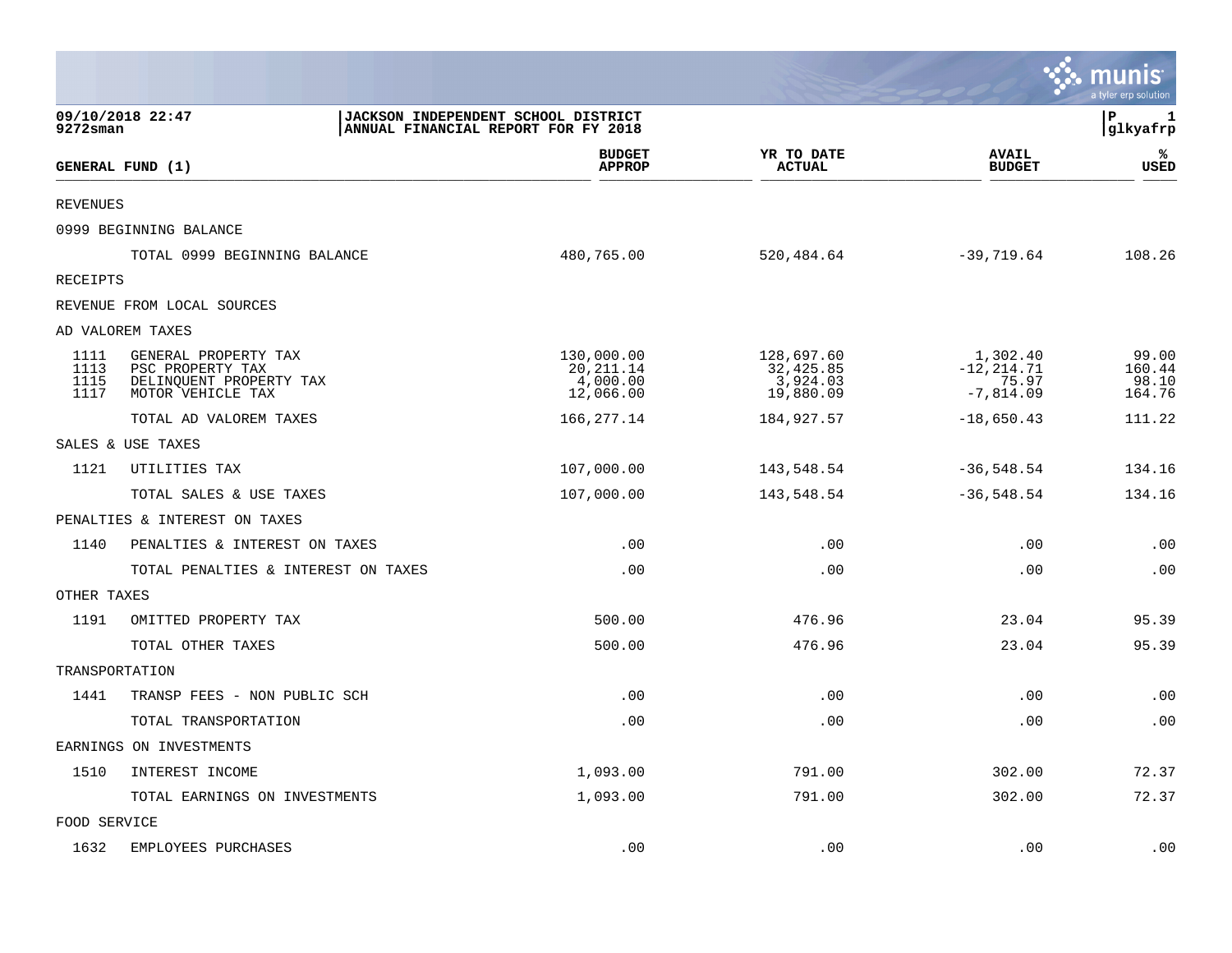

## **09/10/2018 22:47 |JACKSON INDEPENDENT SCHOOL DISTRICT |P 2 9272sman |ANNUAL FINANCIAL REPORT FOR FY 2018 |glkyafrp**

|                                                                       | GENERAL FUND (1)                                                                                                                                                                                                                      | <b>BUDGET</b><br><b>APPROP</b>                                                       | YR TO DATE<br><b>ACTUAL</b>                                                             | <b>AVAIL</b><br><b>BUDGET</b>                                                                      | ℁<br><b>USED</b>                                                        |
|-----------------------------------------------------------------------|---------------------------------------------------------------------------------------------------------------------------------------------------------------------------------------------------------------------------------------|--------------------------------------------------------------------------------------|-----------------------------------------------------------------------------------------|----------------------------------------------------------------------------------------------------|-------------------------------------------------------------------------|
|                                                                       | TOTAL FOOD SERVICE                                                                                                                                                                                                                    | .00                                                                                  | .00                                                                                     | .00                                                                                                | .00                                                                     |
|                                                                       | OTHER REVENUE FROM LOCAL SOURCES                                                                                                                                                                                                      |                                                                                      |                                                                                         |                                                                                                    |                                                                         |
| 1911<br>1920<br>1925<br>1941<br>1980<br>1990<br>19900<br>1994<br>1999 | BUILDING RENTAL<br>CONTRIBUTIONS/DONATIONS<br>REIMBURSEMENTS (NON-GVT)<br>TEXTBOOK SALES<br>REFUND OF PRIOR YR EXPENDITURE<br>MISCELLANEOUS REVENUE<br>Misc Sub Reimbursement<br>RETURN FOR INSUFFICIENT CHECKS<br>Other Misc revenue | 5,000.00<br>207.00<br>22,600.00<br>.00<br>.00<br>6,000.00<br>.00<br>.00<br>16,000.00 | 7,500.00<br>.00<br>52,439.57<br>.00<br>.00<br>37,877.30<br>$.00 \,$<br>.00<br>30,221.00 | $-2,500.00$<br>207.00<br>$-29,839.57$<br>.00<br>.00<br>$-31,877.30$<br>.00<br>.00<br>$-14, 221.00$ | 150.00<br>.00<br>232.03<br>.00<br>.00<br>631.29<br>.00<br>.00<br>188.88 |
|                                                                       | TOTAL OTHER REVENUE FROM LOCAL SOURCES                                                                                                                                                                                                | 49,807.00                                                                            | 128,037.87                                                                              | $-78, 230.87$                                                                                      | 257.07                                                                  |
|                                                                       | TOTAL REVENUE FROM LOCAL SOURCES                                                                                                                                                                                                      | 324,677.14                                                                           | 457,781.94                                                                              | $-133, 104.80$                                                                                     | 141.00                                                                  |
|                                                                       | REVENUE FROM STATE SOURCES                                                                                                                                                                                                            |                                                                                      |                                                                                         |                                                                                                    |                                                                         |
| STATE PROGRAM                                                         |                                                                                                                                                                                                                                       |                                                                                      |                                                                                         |                                                                                                    |                                                                         |
| 3111<br>3119                                                          | SEEK PROGRAM<br>OTHER STATE REVENUE                                                                                                                                                                                                   | 1,651,564.00<br>$.00 \,$                                                             | 1,651,564.00<br>.00                                                                     | .00<br>.00                                                                                         | 100.00<br>.00                                                           |
|                                                                       | TOTAL STATE PROGRAM                                                                                                                                                                                                                   | 1,651,564.00                                                                         | 1,651,564.00                                                                            | .00                                                                                                | 100.00                                                                  |
|                                                                       | OTHER STATE FUNDING                                                                                                                                                                                                                   |                                                                                      |                                                                                         |                                                                                                    |                                                                         |
| 3123<br>3125<br>3126<br>3127<br>3128<br>3129                          | STATE VOCATIONAL SCHOOL<br>BUS DRVR TRAINING REIMB<br>SUB SALARY REIMB (STATE)<br>FLEXIBLE SPENDING REIMB<br>AUDIT REIMBURSEMENT<br>KSB/KSD TRANSP REIMBURSEMENT                                                                      | 4,000.00<br>$.00 \,$<br>.00<br>.00<br>.00<br>.00                                     | 3,250.00<br>.00<br>.00<br>.00<br>.00<br>.00                                             | 750.00<br>.00<br>.00<br>.00<br>.00<br>.00                                                          | 81.25<br>.00<br>.00<br>.00<br>.00<br>.00                                |
|                                                                       | TOTAL OTHER STATE FUNDING                                                                                                                                                                                                             | 4,000.00                                                                             | 3,250.00                                                                                | 750.00                                                                                             | 81.25                                                                   |
|                                                                       | EXPENDITURE REIMBURSEMENTS                                                                                                                                                                                                            |                                                                                      |                                                                                         |                                                                                                    |                                                                         |
| 3130<br>3131                                                          | NBCTSS REIMBURSEMENT<br>STATE MISCELLANEOUS REIMBURSE                                                                                                                                                                                 | 1,200.00<br>400.00                                                                   | 1,240.00<br>.00                                                                         | $-40.00$<br>400.00                                                                                 | 103.33<br>.00                                                           |
|                                                                       | TOTAL EXPENDITURE REIMBURSEMENTS                                                                                                                                                                                                      | 1,600.00                                                                             | 1,240.00                                                                                | 360.00                                                                                             | 77.50                                                                   |
|                                                                       | REVENUE FOR ON BEHALF PAYMENTS                                                                                                                                                                                                        |                                                                                      |                                                                                         |                                                                                                    |                                                                         |
| 3900                                                                  | ON-BEHALF PAYMENTS/VOCA/EDUCAT                                                                                                                                                                                                        | .00                                                                                  | 525,659.61                                                                              | $-525,659.61$                                                                                      | .00                                                                     |
|                                                                       | TOTAL REVENUE FOR ON BEHALF PAYMENTS                                                                                                                                                                                                  | .00                                                                                  | 525,659.61                                                                              | $-525,659.61$                                                                                      | .00                                                                     |
|                                                                       | TOTAL REVENUE FROM STATE SOURCES                                                                                                                                                                                                      | 1,657,164.00                                                                         | 2,181,713.61                                                                            | -524,549.61                                                                                        | 131.65                                                                  |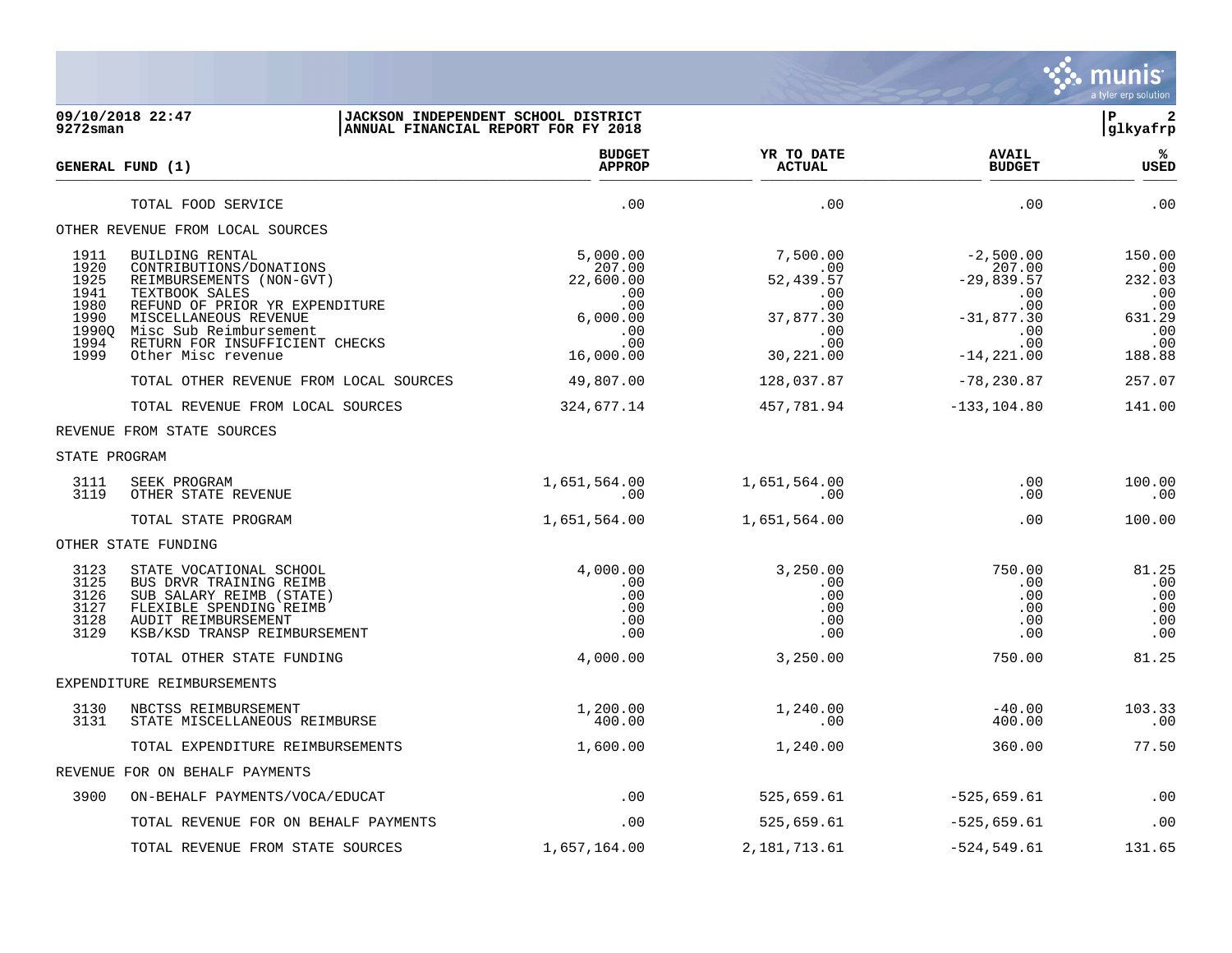|                      |                                                                         |                                                                            |                                |                             |                               | a tyler erp solution |
|----------------------|-------------------------------------------------------------------------|----------------------------------------------------------------------------|--------------------------------|-----------------------------|-------------------------------|----------------------|
| 9272sman             | 09/10/2018 22:47                                                        | JACKSON INDEPENDENT SCHOOL DISTRICT<br>ANNUAL FINANCIAL REPORT FOR FY 2018 |                                |                             |                               | l P<br>3<br>glkyafrp |
|                      | GENERAL FUND (1)                                                        |                                                                            | <b>BUDGET</b><br><b>APPROP</b> | YR TO DATE<br><b>ACTUAL</b> | <b>AVAIL</b><br><b>BUDGET</b> | %<br>USED            |
|                      | REVENUE FROM FEDERAL SOURCES                                            |                                                                            |                                |                             |                               |                      |
|                      | FEDERAL REIMBURSEMENT                                                   |                                                                            |                                |                             |                               |                      |
| 4810                 | MEDICAID REIMBURSEMENTS                                                 |                                                                            | 1,000.00                       | 6,672.84                    | $-5,672.84$                   | 667.28               |
|                      | TOTAL FEDERAL REIMBURSEMENT                                             |                                                                            | 1,000.00                       | 6,672.84                    | $-5,672.84$                   | 667.28               |
|                      | TOTAL REVENUE FROM FEDERAL SOURCES                                      |                                                                            | 1,000.00                       | 6,672.84                    | $-5,672.84$                   | 667.28               |
|                      | OTHER RECEIPTS                                                          |                                                                            |                                |                             |                               |                      |
| BOND ISSUANCE        |                                                                         |                                                                            |                                |                             |                               |                      |
| 5110                 | BOND PRINCIPAL PROCEEDS                                                 |                                                                            | .00                            | .00                         | .00                           | .00                  |
|                      | TOTAL BOND ISSUANCE                                                     |                                                                            | .00                            | .00                         | .00                           | .00                  |
|                      | INTERFUND TRANSFERS                                                     |                                                                            |                                |                             |                               |                      |
| 5210<br>5220         | FUND TRANSFER<br>INDIRECT COSTS TRANSFER                                |                                                                            | .00<br>.00                     | .00<br>.00                  | .00<br>.00                    | .00<br>.00           |
|                      | TOTAL INTERFUND TRANSFERS                                               |                                                                            | .00                            | .00                         | .00                           | .00                  |
|                      | SALE OR COMP FOR LOSS OF ASSETS                                         |                                                                            |                                |                             |                               |                      |
| 5331<br>5341<br>5342 | SALE OF BUILDINGS<br>SALE OF EQUIPMENT ETC<br>LOSS COMP - EQUIPMENT ETC |                                                                            | .00<br>.00<br>.00              | .00<br>.00<br>.00           | .00<br>.00<br>.00             | .00<br>.00<br>.00    |
|                      | TOTAL SALE OR COMP FOR LOSS OF ASSETS                                   |                                                                            | .00                            | .00                         | .00                           | .00                  |
| LOAN PROCEEDS        |                                                                         |                                                                            |                                |                             |                               |                      |
| 5400                 | LOAN PROCEEDS                                                           |                                                                            | .00                            | .00                         | .00                           | .00                  |
|                      | TOTAL LOAN PROCEEDS                                                     |                                                                            | .00                            | .00                         | .00                           | .00                  |
|                      | CAPITAL LEASE PROCEEDS                                                  |                                                                            |                                |                             |                               |                      |
| 5500                 | CAPITAL LEASE PROCEEDS                                                  |                                                                            | .00                            | .00                         | .00                           | .00                  |
|                      | TOTAL CAPITAL LEASE PROCEEDS                                            |                                                                            | .00                            | .00                         | .00                           | .00                  |
|                      | TOTAL OTHER RECEIPTS                                                    |                                                                            | .00                            | .00                         | .00                           | .00                  |
|                      | TOTAL RECEIPTS                                                          |                                                                            | 1,982,841.14                   | 2,646,168.39                | $-663, 327.25$                | 133.45               |
|                      | TOTAL REVENUES                                                          |                                                                            | 2,463,606.14                   | 3,166,653.03                | $-703,046.89$                 | 128.54               |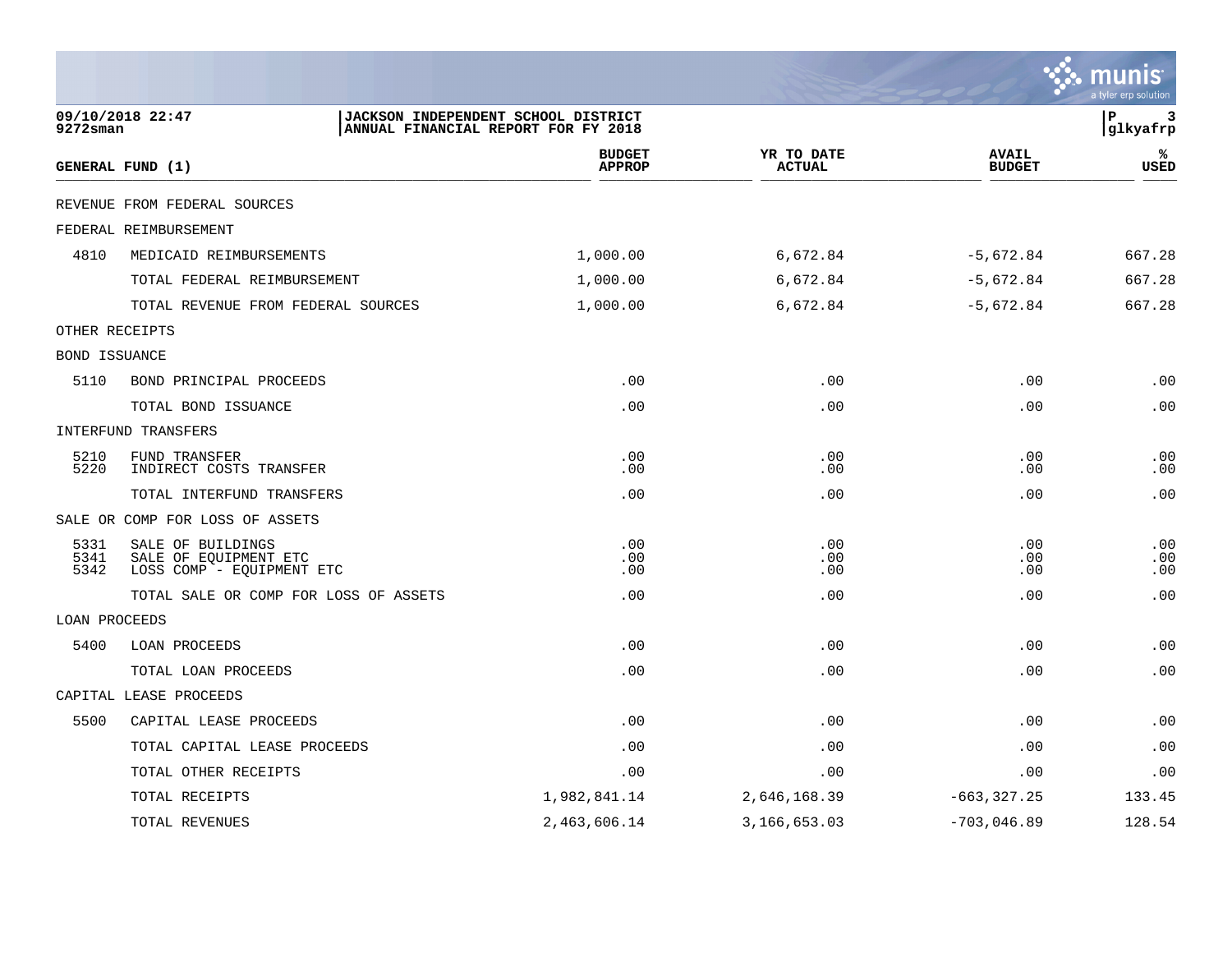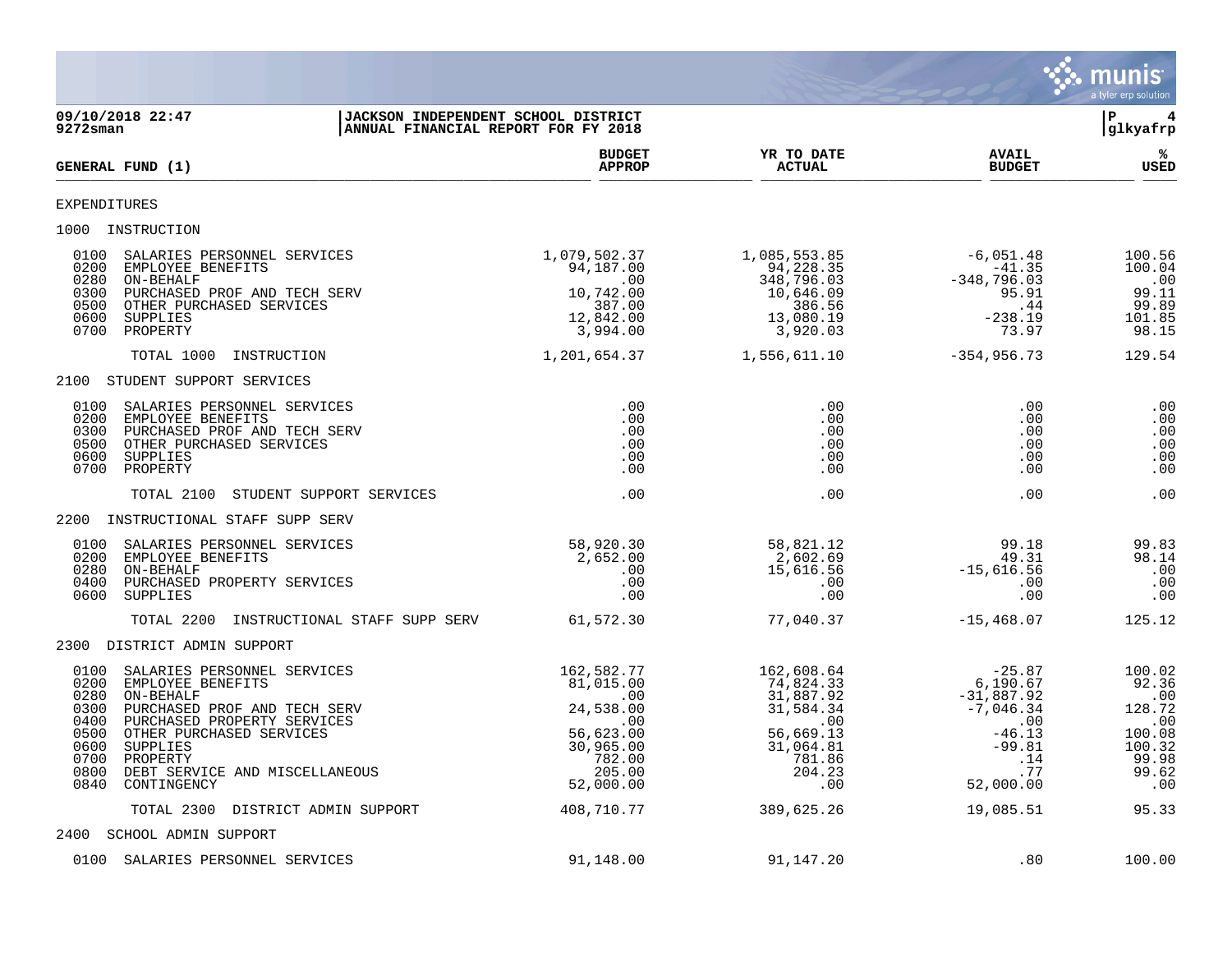

| 9272sman                                                             | 09/10/2018 22:47<br>JACKSON INDEPENDENT SCHOOL DISTRICT<br>ANNUAL FINANCIAL REPORT FOR FY 2018                                                                                                                                                                                           |                                                                                                 |                                                                                                     |                                                                                         | 5<br>l P<br>glkyafrp                                                            |
|----------------------------------------------------------------------|------------------------------------------------------------------------------------------------------------------------------------------------------------------------------------------------------------------------------------------------------------------------------------------|-------------------------------------------------------------------------------------------------|-----------------------------------------------------------------------------------------------------|-----------------------------------------------------------------------------------------|---------------------------------------------------------------------------------|
|                                                                      | <b>GENERAL FUND (1)</b>                                                                                                                                                                                                                                                                  | <b>BUDGET</b><br><b>APPROP</b>                                                                  | YR TO DATE<br><b>ACTUAL</b>                                                                         | <b>AVAIL</b><br><b>BUDGET</b>                                                           | %<br><b>USED</b>                                                                |
| 0200<br>0280<br>0300<br>0400<br>0600<br>0700                         | EMPLOYEE BENEFITS<br>ON-BEHALF<br>PURCHASED PROF AND TECH SERV<br>PURCHASED PROPERTY SERVICES<br>SUPPLIES<br>PROPERTY                                                                                                                                                                    | 10,068.00<br>.00<br>2,400.00<br>16,000.00<br>19,218.60<br>.00                                   | 10,047.65<br>35,203.77<br>1,421.20<br>15,635.13<br>15,322.37<br>.00                                 | 20.35<br>$-35, 203.77$<br>$\frac{970.2}{364.87}$<br>3,896.23<br>.00                     | 99.80<br>.00<br>59.22<br>97.72<br>79.73<br>.00                                  |
|                                                                      | SCHOOL ADMIN SUPPORT<br>TOTAL 2400                                                                                                                                                                                                                                                       | 138,834.60                                                                                      | 168,777.32                                                                                          | $-29,942.72$                                                                            | 121.57                                                                          |
|                                                                      | 2500 BUSINESS SUPPORT SERVICES                                                                                                                                                                                                                                                           |                                                                                                 |                                                                                                     |                                                                                         |                                                                                 |
| 0200<br>0280<br>0300<br>0500                                         | 0100 SALARIES PERSONNEL SERVICES<br>EMPLOYEE BENEFITS<br>ON-BEHALF<br>PURCHASED PROF AND TECH SERV<br>OTHER PURCHASED SERVICES                                                                                                                                                           | 54,816.00<br>14,704.00<br>.00<br>50.00<br>.00                                                   | 54,816.00<br>14,707.19<br>20, 211.58<br>$\overline{00}$<br>25,130.05                                | .00<br>$-3.19$<br>$-20, 211.58$<br>50.00<br>$-25, 130.05$                               | 100.00<br>100.02<br>.00<br>.00<br>.00                                           |
|                                                                      | TOTAL 2500 BUSINESS SUPPORT SERVICES                                                                                                                                                                                                                                                     | 69,570.00                                                                                       | 114,864.82                                                                                          | -45,294.82                                                                              | 165.11                                                                          |
|                                                                      | 2600 PLANT OPERATIONS & MAINTENANCE                                                                                                                                                                                                                                                      |                                                                                                 |                                                                                                     |                                                                                         |                                                                                 |
| 0200<br>0280<br>0300<br>0400<br>0500<br>0600                         | 0100 SALARIES PERSONNEL SERVICES<br>$160, 271.30$<br>41,848.00<br>.00<br>8,160.00<br>$177,862.50$<br>$177,862.50$<br>16,580.00<br>EMPLOYEE BENEFITS<br>ON-BEHALF<br>PURCHASED PROF AND TECH SERV<br>PURCHASED PROPERTY SERVICES<br>OTHER PURCHASED SERVICES<br>SUPPLIES<br>0700 PROPERTY | 16,580.00<br>764.00                                                                             | 160,317.19<br>41,847.31<br>33, 277.87<br>8,192.17<br>177,910.40<br>21,395.77<br>16,578.89<br>802.99 | $-45.89$<br>.69<br>$-33, 277.87$<br>$-32.17$<br>$-47.90$<br>$-0.77$<br>1.11<br>$-38.99$ | 100.03<br>100.00<br>.00<br>100.39<br>100.03<br>100.00<br>99.99<br>105.10        |
|                                                                      | TOTAL 2600 PLANT OPERATIONS & MAINTENANCE 426,880.80                                                                                                                                                                                                                                     |                                                                                                 | 460,322.59                                                                                          | $-33.441.79$                                                                            | 107.83                                                                          |
|                                                                      | 2700 STUDENT TRANSPORTATION                                                                                                                                                                                                                                                              |                                                                                                 |                                                                                                     |                                                                                         |                                                                                 |
| 0100<br>0200<br>0280<br>0300<br>0400<br>0500<br>0600<br>0700<br>0800 | SALARIES PERSONNEL SERVICES<br>EMPLOYEE BENEFITS<br>ON-BEHALF<br>PURCHASED PROF AND TECH SERV<br>PURCHASED PROPERTY SERVICES<br>OTHER PURCHASED SERVICES<br>SUPPLIES<br>PROPERTY<br>DEBT SERVICE AND MISCELLANEOUS                                                                       | 50,223.00<br>12,742.00<br>$\sim$ 00<br>516.00<br>36,006.00<br>572.00<br>14,201.00<br>.00<br>.30 | 50,222.43<br>12,741.89<br>15,535.83<br>515.00<br>36,006.99<br>569.60<br>13,699.44<br>.00<br>.00     | .57<br>.11<br>$-15, 535.83$<br>1.00<br>$-.99$<br>2.40<br>501.56<br>.00<br>.30           | 100.00<br>100.00<br>$\ldots$<br>99.81<br>100.00<br>99.58<br>96.47<br>.00<br>.00 |
|                                                                      | TOTAL 2700 STUDENT TRANSPORTATION                                                                                                                                                                                                                                                        | 114,260.30                                                                                      | 129, 291.18                                                                                         | $-15,030.88$                                                                            | 113.15                                                                          |
|                                                                      | 3100 FOOD SERVICE OPERATION                                                                                                                                                                                                                                                              |                                                                                                 |                                                                                                     |                                                                                         |                                                                                 |
|                                                                      | 0280 ON-BEHALF                                                                                                                                                                                                                                                                           | .00                                                                                             | .00                                                                                                 | .00                                                                                     | .00                                                                             |
|                                                                      | TOTAL 3100 FOOD SERVICE OPERATION                                                                                                                                                                                                                                                        | .00                                                                                             | .00                                                                                                 | .00                                                                                     | .00                                                                             |

4200 LAND IMPROVEMENTS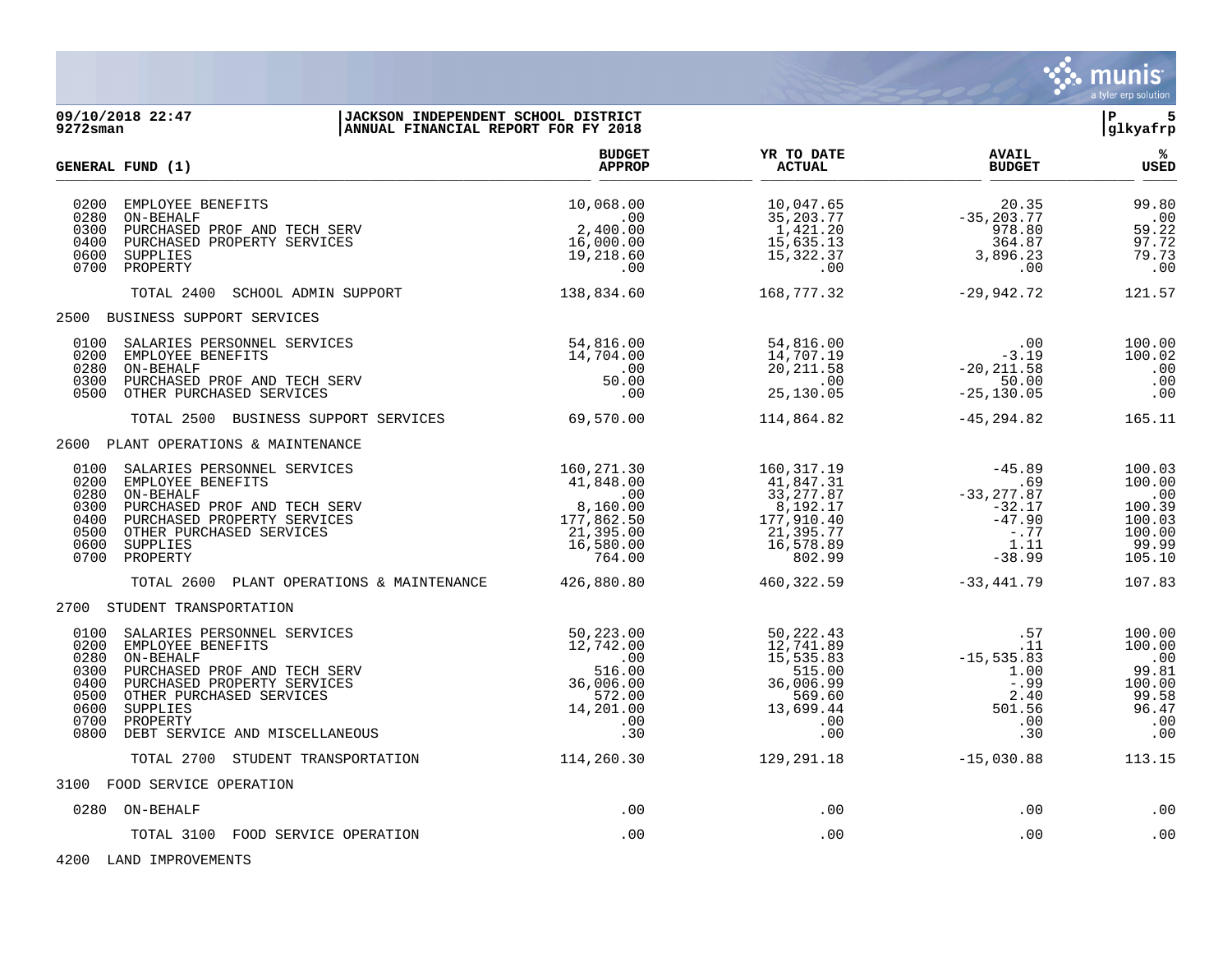

| 09/10/2018 22:47<br>$9272$ sman                                                                                                                                                      | JACKSON INDEPENDENT SCHOOL DISTRICT<br>ANNUAL FINANCIAL REPORT FOR FY 2018 |                                        |                                        | l P<br>6<br>glkyafrp                   |
|--------------------------------------------------------------------------------------------------------------------------------------------------------------------------------------|----------------------------------------------------------------------------|----------------------------------------|----------------------------------------|----------------------------------------|
| GENERAL FUND (1)                                                                                                                                                                     | <b>BUDGET</b><br><b>APPROP</b>                                             | YR TO DATE<br><b>ACTUAL</b>            | <b>AVAIL</b><br><b>BUDGET</b>          | %≽<br>USED                             |
| 0100<br>SALARIES PERSONNEL SERVICES<br>0200<br>EMPLOYEE BENEFITS<br>0280<br>ON-BEHALF<br>0300<br>PURCHASED PROF AND TECH SERV<br>0600<br>SUPPLIES<br>TOTAL 4200<br>LAND IMPROVEMENTS | .00<br>.00<br>.00<br>.00<br>.00<br>.00                                     | .00<br>.00<br>.00<br>.00<br>.00<br>.00 | .00<br>.00<br>.00<br>.00<br>.00<br>.00 | .00<br>.00<br>.00<br>.00<br>.00<br>.00 |
| SITE IMPROVEMENT<br>4600                                                                                                                                                             |                                                                            |                                        |                                        |                                        |
| ON-BEHALF<br>0280<br>0400<br>PURCHASED PROPERTY SERVICES                                                                                                                             | .00<br>.00                                                                 | .00<br>.00                             | .00<br>.00                             | .00<br>.00                             |
| TOTAL 4600<br>SITE IMPROVEMENT                                                                                                                                                       | .00                                                                        | .00                                    | .00                                    | .00                                    |
| 5100<br>DEBT SERVICE                                                                                                                                                                 |                                                                            |                                        |                                        |                                        |
| 0800<br>DEBT SERVICE AND MISCELLANEOUS                                                                                                                                               | 29,875.00                                                                  | 29,873.10                              | 1.90                                   | 99.99                                  |
| TOTAL 5100<br>DEBT SERVICE                                                                                                                                                           | 29,875.00                                                                  | 29,873.10                              | 1.90                                   | 99.99                                  |
| 5200<br>FUND TRANSFERS                                                                                                                                                               |                                                                            |                                        |                                        |                                        |
| 0900<br>OTHER ITEMS                                                                                                                                                                  | 12,248.00                                                                  | 12,210.76                              | 37.24                                  | 99.70                                  |
| TOTAL 5200<br>FUND TRANSFERS                                                                                                                                                         | 12,248.00                                                                  | 12,210.76                              | 37.24                                  | 99.70                                  |
| TOTAL EXPENDITURES                                                                                                                                                                   | 2,463,606.14                                                               | 2,938,616.50                           | $-475,010.36$                          | 119.28                                 |

TOTAL FOR GENERAL FUND (1) .00 228,036.53 -228,036.53 .00 00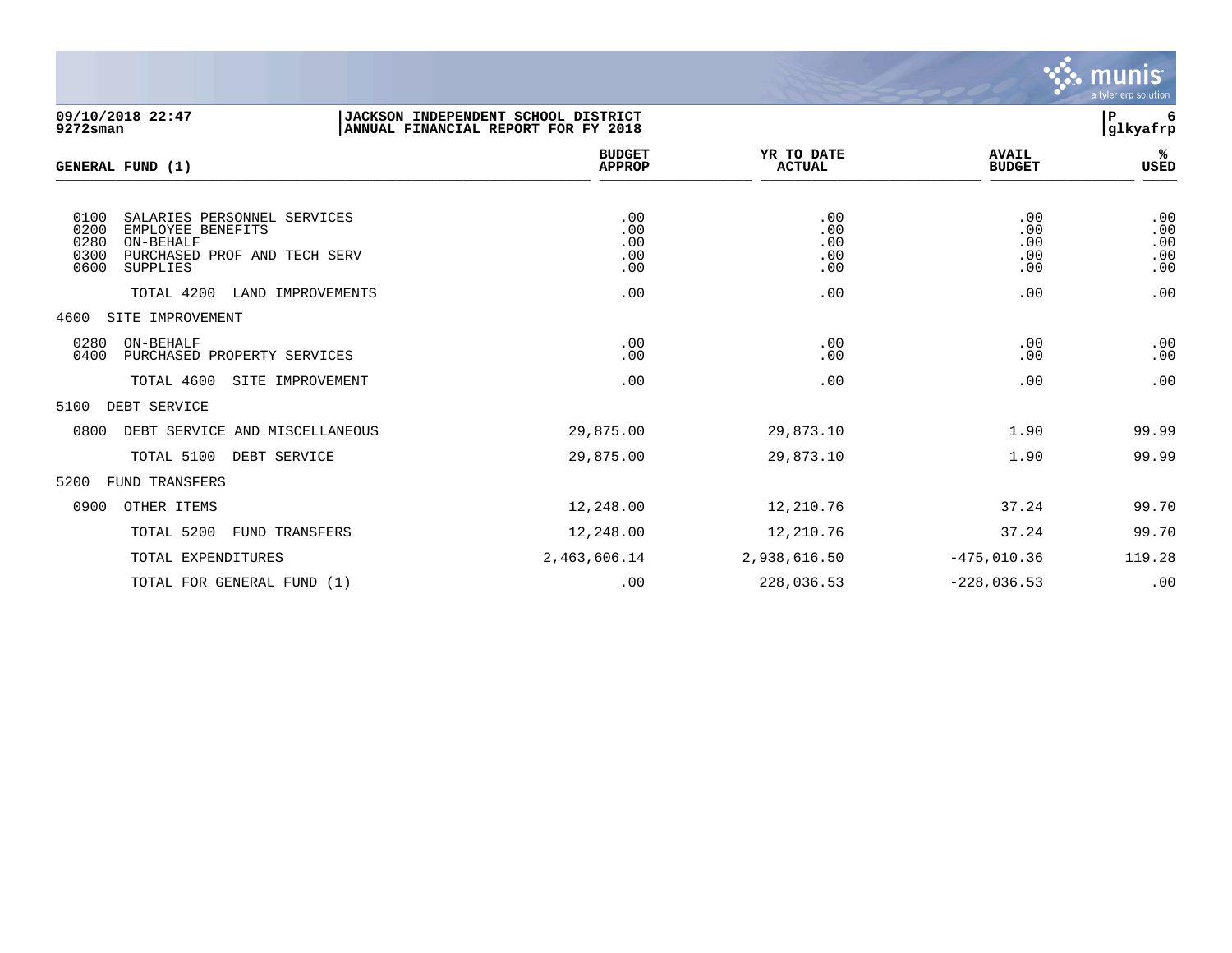|                              |                                                                            |                                |                             |                               | <b>A.</b> Munis<br>a tyler erp solution |
|------------------------------|----------------------------------------------------------------------------|--------------------------------|-----------------------------|-------------------------------|-----------------------------------------|
| 09/10/2018 22:47<br>9272sman | JACKSON INDEPENDENT SCHOOL DISTRICT<br>ANNUAL FINANCIAL REPORT FOR FY 2018 |                                |                             |                               | l P<br>glkyafrp                         |
|                              | SPECIAL REVENUE (2)                                                        | <b>BUDGET</b><br><b>APPROP</b> | YR TO DATE<br><b>ACTUAL</b> | <b>AVAIL</b><br><b>BUDGET</b> | ℁<br><b>USED</b>                        |
| <b>REVENUES</b>              |                                                                            |                                |                             |                               |                                         |
|                              | 0999 BEGINNING BALANCE                                                     |                                |                             |                               |                                         |
|                              | TOTAL 0999 BEGINNING BALANCE                                               | .00                            | .00                         | .00                           | .00                                     |
| RECEIPTS                     |                                                                            |                                |                             |                               |                                         |
|                              | REVENUE FROM LOCAL SOURCES                                                 |                                |                             |                               |                                         |
|                              | OTHER REVENUE FROM LOCAL SOURCES                                           |                                |                             |                               |                                         |
| 1920                         | CONTRIBUTIONS/DONATIONS                                                    | .00                            | .00                         | .00                           | .00                                     |
|                              | TOTAL OTHER REVENUE FROM LOCAL SOURCES                                     | .00                            | .00                         | .00                           | .00                                     |
|                              | TOTAL REVENUE FROM LOCAL SOURCES                                           | .00                            | .00                         | .00                           | .00                                     |
|                              | REVENUE FROM STATE SOURCES                                                 |                                |                             |                               |                                         |
| RESTRICTED                   |                                                                            |                                |                             |                               |                                         |
| 3200                         | RESTRICTED STATE REVENUE                                                   | 184,929.00                     | 183,931.00                  | 998.00                        | 99.46                                   |
|                              | TOTAL RESTRICTED                                                           | 184,929.00                     | 183,931.00                  | 998.00                        | 99.46                                   |
|                              | REVENUE FOR ON BEHALF PAYMENTS                                             |                                |                             |                               |                                         |
| 3900                         | ON-BEHALF PAYMENTS/VOCA/EDUCAT                                             | .00                            | .00                         | .00                           | .00                                     |
|                              | TOTAL REVENUE FOR ON BEHALF PAYMENTS                                       | .00                            | .00                         | .00                           | .00                                     |
|                              | TOTAL REVENUE FROM STATE SOURCES                                           | 184,929.00                     | 183,931.00                  | 998.00                        | 99.46                                   |
|                              | REVENUE FROM FEDERAL SOURCES                                               |                                |                             |                               |                                         |
|                              | RESTRICTED THROUGH THE STATE                                               |                                |                             |                               |                                         |
| 4500                         | RESTRICTED FED THRU STATE                                                  | 572,670.00                     | 527,912.33                  | 44,757.67                     | 92.18                                   |
|                              | TOTAL RESTRICTED THROUGH THE STATE                                         | 572,670.00                     | 527,912.33                  | 44,757.67                     | 92.18                                   |
|                              | TOTAL REVENUE FROM FEDERAL SOURCES                                         | 572,670.00                     | 527,912.33                  | 44,757.67                     | 92.18                                   |
| OTHER RECEIPTS               |                                                                            |                                |                             |                               |                                         |
|                              | INTERFUND TRANSFERS                                                        |                                |                             |                               |                                         |
| 5210                         | FUND TRANSFER                                                              | 11,517.00                      | 11,517.00                   | .00                           | 100.00                                  |
|                              | TOTAL INTERFUND TRANSFERS                                                  | 11,517.00                      | 11,517.00                   | .00                           | 100.00                                  |
|                              | TOTAL OTHER RECEIPTS                                                       | 11,517.00                      | 11,517.00                   | .00                           | 100.00                                  |

 $\sim$   $\sim$   $\sim$   $\sim$   $\sim$   $\sim$   $\sim$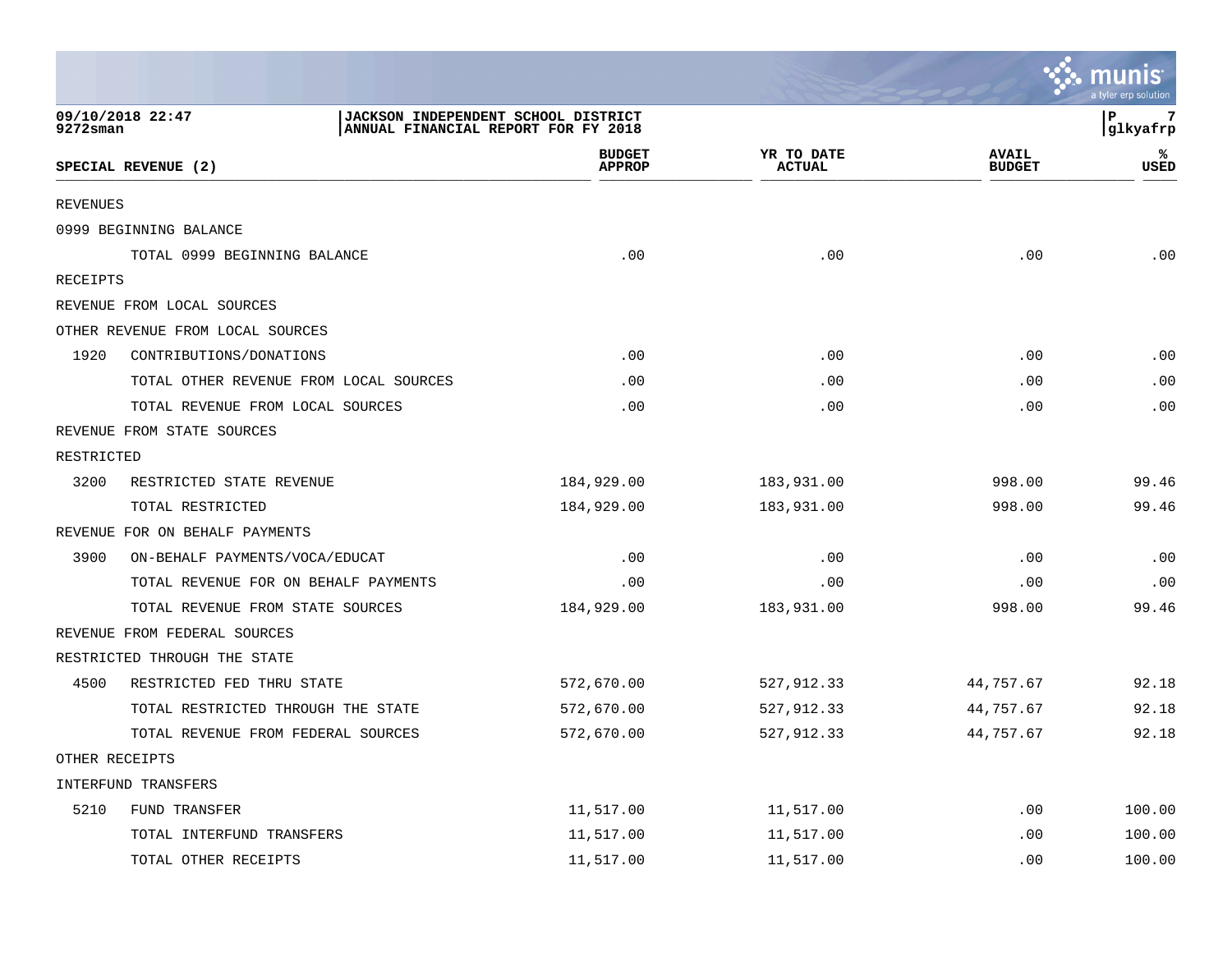|                              |                                                                                   |                             |                               | munis <sup>®</sup><br>a tyler erp solution |
|------------------------------|-----------------------------------------------------------------------------------|-----------------------------|-------------------------------|--------------------------------------------|
| 09/10/2018 22:47<br>9272sman | <b>JACKSON INDEPENDENT SCHOOL DISTRICT</b><br>ANNUAL FINANCIAL REPORT FOR FY 2018 |                             |                               | l P<br>8<br> glkyafrp                      |
| SPECIAL REVENUE (2)          | <b>BUDGET</b><br><b>APPROP</b>                                                    | YR TO DATE<br><b>ACTUAL</b> | <b>AVAIL</b><br><b>BUDGET</b> | ℁<br>USED                                  |
| TOTAL RECEIPTS               | 769,116.00                                                                        | 723,360.33                  | 45,755.67                     | 94.05                                      |
| TOTAL REVENUES               | 769,116.00                                                                        | 723,360.33                  | 45,755.67                     | 94.05                                      |

**Contract**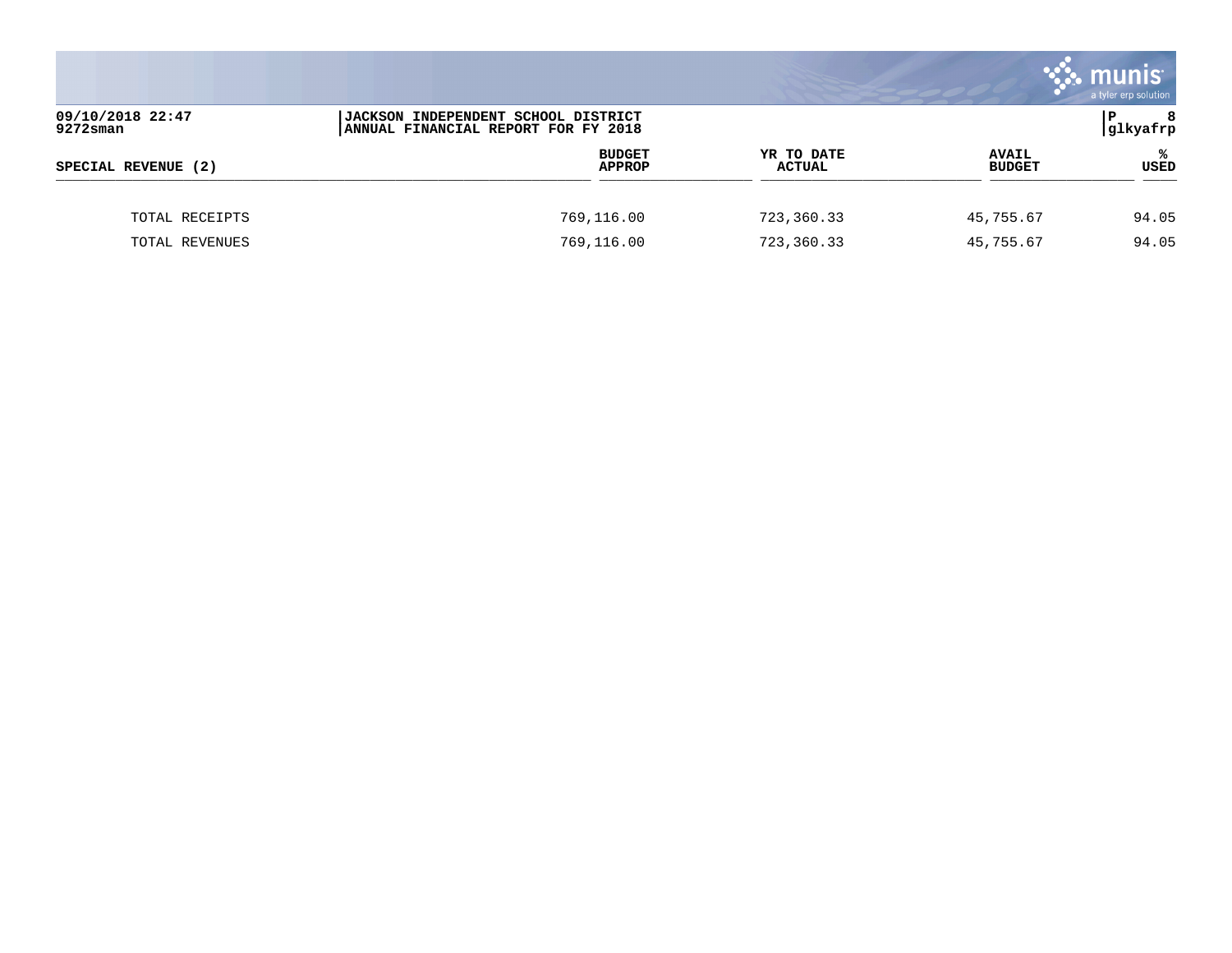

| 09/10/2018 22:47<br>$9272$ sman                                                                                                                                                                                                                     | JACKSON INDEPENDENT SCHOOL DISTRICT<br>ANNUAL FINANCIAL REPORT FOR FY 2018                           |                                                                                                |                                                                                                            | l P<br>9<br>glkyafrp                                                 |
|-----------------------------------------------------------------------------------------------------------------------------------------------------------------------------------------------------------------------------------------------------|------------------------------------------------------------------------------------------------------|------------------------------------------------------------------------------------------------|------------------------------------------------------------------------------------------------------------|----------------------------------------------------------------------|
| SPECIAL REVENUE (2)                                                                                                                                                                                                                                 | <b>BUDGET</b><br><b>APPROP</b>                                                                       | YR TO DATE<br><b>ACTUAL</b>                                                                    | <b>AVAIL</b><br><b>BUDGET</b>                                                                              | %ะ<br><b>USED</b>                                                    |
| EXPENDITURES                                                                                                                                                                                                                                        |                                                                                                      |                                                                                                |                                                                                                            |                                                                      |
| 1000 INSTRUCTION                                                                                                                                                                                                                                    |                                                                                                      |                                                                                                |                                                                                                            |                                                                      |
| 0100<br>SALARIES PERSONNEL SERVICES<br>0200<br>EMPLOYEE BENEFITS<br>0280<br>ON-BEHALF<br>0300<br>PURCHASED PROF AND TECH SERV<br>0500<br>OTHER PURCHASED SERVICES<br>0600<br>SUPPLIES<br>0700<br>PROPERTY<br>0800<br>DEBT SERVICE AND MISCELLANEOUS | 468,405.00<br>141,611.00<br>$\sim$ 00<br>32,449.03<br>5,051.00<br>61,906.97<br>11,412.00<br>5,494.00 | 439,939.00<br>125,205.88<br>.00<br>21,670.00<br>1,488.10<br>72,765.99<br>11,302.91<br>5,853.82 | 28,466.00<br>16,405.12<br>16,405.12<br>00.<br>10,779.03<br>3,562.90<br>$-10,859.02$<br>109.09<br>$-359.82$ | 93.92<br>88.42<br>.00<br>66.78<br>29.46<br>117.54<br>99.04<br>106.55 |
| TOTAL 1000 INSTRUCTION                                                                                                                                                                                                                              | 726,329.00                                                                                           | 678,225.70                                                                                     | 48,103.30                                                                                                  | 93.38                                                                |
| 2100 STUDENT SUPPORT SERVICES                                                                                                                                                                                                                       |                                                                                                      |                                                                                                |                                                                                                            |                                                                      |
| 0100<br>SALARIES PERSONNEL SERVICES<br>0200<br>EMPLOYEE BENEFITS<br>0300<br>PURCHASED PROF AND TECH SERV                                                                                                                                            | .00<br>.00<br>2,500.00                                                                               | .00<br>.00<br>220.00                                                                           | .00<br>.00<br>2,280.00                                                                                     | .00<br>.00<br>8.80                                                   |
| TOTAL 2100 STUDENT SUPPORT SERVICES                                                                                                                                                                                                                 | 2,500.00                                                                                             | 220.00                                                                                         | 2,280.00                                                                                                   | 8.80                                                                 |
| 2200 INSTRUCTIONAL STAFF SUPP SERV                                                                                                                                                                                                                  |                                                                                                      |                                                                                                |                                                                                                            |                                                                      |
| 0100<br>SALARIES PERSONNEL SERVICES<br>0200<br>EMPLOYEE BENEFITS<br>0300<br>PURCHASED PROF AND TECH SERV<br>0500<br>OTHER PURCHASED SERVICES<br>0600<br>SUPPLIES<br>0700<br>PROPERTY                                                                | .00<br>.00<br>1,461.00<br>1,142.50<br>.00<br>.00                                                     | .00<br>.00<br>1,461.00<br>1,142.50<br>.00<br>.00                                               | .00<br>.00<br>.00<br>.00<br>.00<br>.00                                                                     | .00<br>.00<br>100.00<br>100.00<br>.00<br>.00                         |
| INSTRUCTIONAL STAFF SUPP SERV 2,603.50<br>TOTAL 2200                                                                                                                                                                                                |                                                                                                      | 2,603.50                                                                                       | .00                                                                                                        | 100.00                                                               |
| 2400 SCHOOL ADMIN SUPPORT                                                                                                                                                                                                                           |                                                                                                      |                                                                                                |                                                                                                            |                                                                      |
| 0100<br>SALARIES PERSONNEL SERVICES<br>0200<br>EMPLOYEE BENEFITS<br>0400<br>PURCHASED PROPERTY SERVICES<br>0600<br>SUPPLIES<br>0800<br>DEBT SERVICE AND MISCELLANEOUS                                                                               | .00<br>.00<br>.00<br>.00<br>.00                                                                      | .00<br>.00<br>.00<br>.00<br>.00                                                                | .00<br>.00<br>.00<br>.00<br>.00                                                                            | .00<br>.00<br>.00<br>.00<br>.00                                      |
| TOTAL 2400 SCHOOL ADMIN SUPPORT                                                                                                                                                                                                                     | .00                                                                                                  | .00                                                                                            | .00                                                                                                        | .00                                                                  |
| 2700 STUDENT TRANSPORTATION                                                                                                                                                                                                                         |                                                                                                      |                                                                                                |                                                                                                            |                                                                      |
| 0100<br>SALARIES PERSONNEL SERVICES<br>0200<br>EMPLOYEE BENEFITS<br>OTHER PURCHASED SERVICES<br>0500<br>0600<br>SUPPLIES                                                                                                                            | 6,964.00<br>1,610.00<br>$\,.\,00$<br>800.00                                                          | 7,422.89<br>1,703.74<br>.00<br>875.00                                                          | $-458.89$<br>$-93.74$<br>.00<br>$-75.00$                                                                   | 106.59<br>105.82<br>.00<br>109.38                                    |
| TOTAL 2700 STUDENT TRANSPORTATION                                                                                                                                                                                                                   | 9,374.00                                                                                             | 10,001.63                                                                                      | $-627.63$                                                                                                  | 106.70                                                               |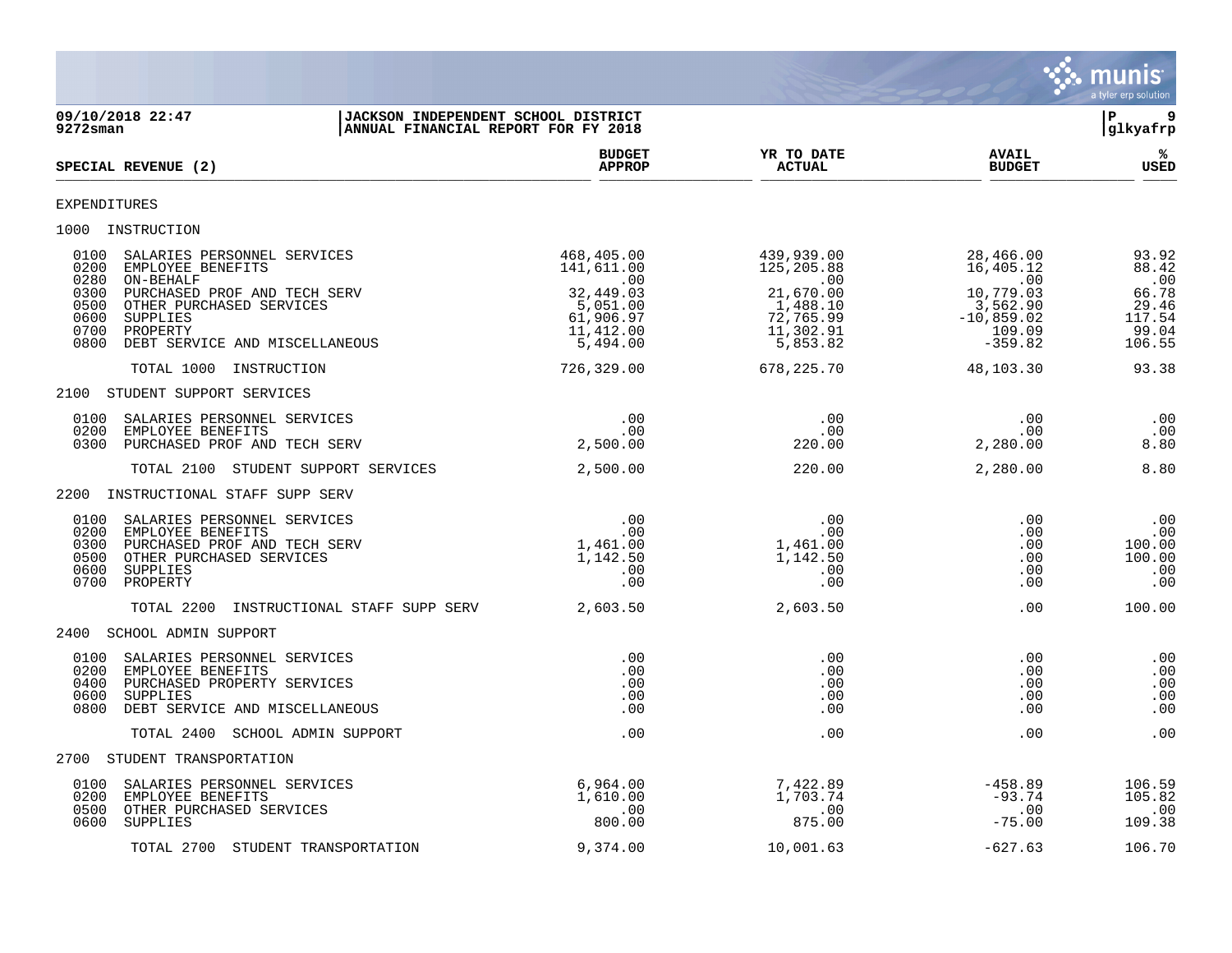

| 09/10/2018 22:47<br>9272sman                                                                                                                                                                                      | JACKSON INDEPENDENT SCHOOL DISTRICT<br>ANNUAL FINANCIAL REPORT FOR FY 2018 |                                                           |                                                  | 10<br>ΙP<br>glkyafrp                                |
|-------------------------------------------------------------------------------------------------------------------------------------------------------------------------------------------------------------------|----------------------------------------------------------------------------|-----------------------------------------------------------|--------------------------------------------------|-----------------------------------------------------|
| SPECIAL REVENUE (2)                                                                                                                                                                                               | <b>BUDGET</b><br><b>APPROP</b>                                             | YR TO DATE<br><b>ACTUAL</b>                               | <b>AVAIL</b><br><b>BUDGET</b>                    | ℁<br>USED                                           |
| 3300<br>COMMUNITY SERVICES                                                                                                                                                                                        |                                                                            |                                                           |                                                  |                                                     |
| 0100<br>SALARIES PERSONNEL SERVICES<br>0200<br>EMPLOYEE BENEFITS<br>0300<br>PURCHASED PROF AND TECH SERV<br>0500<br>OTHER PURCHASED SERVICES<br>0600<br><b>SUPPLIES</b><br>0800<br>DEBT SERVICE AND MISCELLANEOUS | 25,512.00<br>6,360.00<br>.00<br>247.50<br>150.00<br>40.00                  | 25,516.52<br>6,369.61<br>.00<br>243.20<br>140.17<br>40.00 | $-4.52$<br>$-9.61$<br>.00<br>4.30<br>9.83<br>.00 | 100.02<br>100.15<br>.00<br>98.26<br>93.45<br>100.00 |
| TOTAL 3300<br>COMMUNITY SERVICES                                                                                                                                                                                  | 32,309.50                                                                  | 32,309.50                                                 | .00                                              | 100.00                                              |
| TOTAL EXPENDITURES                                                                                                                                                                                                | 773,116.00                                                                 | 723,360.33                                                | 49,755.67                                        | 93.56                                               |
| TOTAL FOR SPECIAL REVENUE (2)                                                                                                                                                                                     | $-4,000.00$                                                                | .00                                                       | $-4,000.00$                                      | .00                                                 |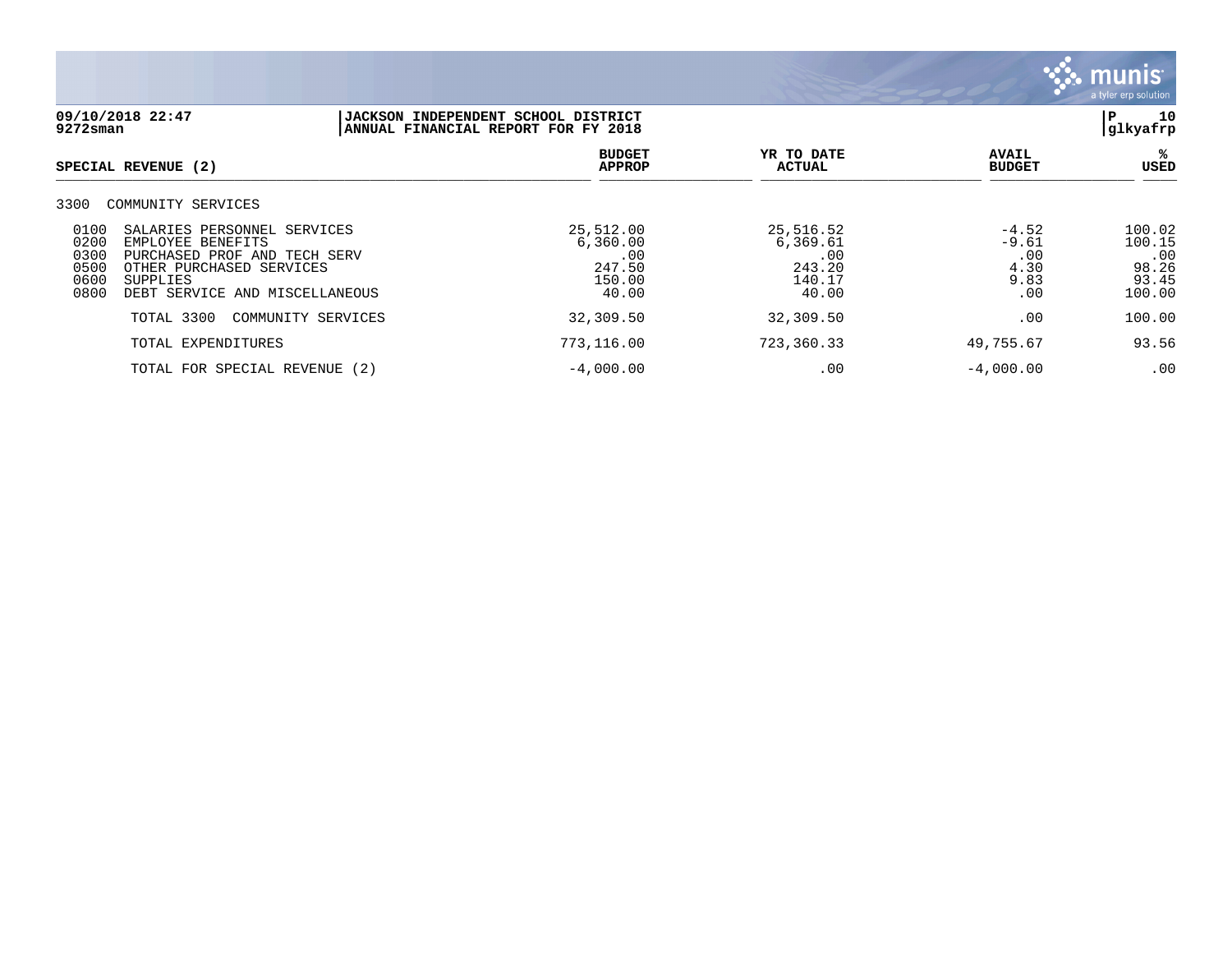|                 |                                  |                                                                            |                             |                               | muni<br>a tyler erp solution |
|-----------------|----------------------------------|----------------------------------------------------------------------------|-----------------------------|-------------------------------|------------------------------|
| $9272$ sman     | 09/10/2018 22:47                 | JACKSON INDEPENDENT SCHOOL DISTRICT<br>ANNUAL FINANCIAL REPORT FOR FY 2018 |                             |                               | P<br>11<br>glkyafrp          |
|                 | CAPITAL OUTLAY FUND (310)        | <b>BUDGET</b><br><b>APPROP</b>                                             | YR TO DATE<br><b>ACTUAL</b> | <b>AVAIL</b><br><b>BUDGET</b> | ℁<br>USED                    |
| <b>REVENUES</b> |                                  |                                                                            |                             |                               |                              |
|                 | 0999 BEGINNING BALANCE           |                                                                            |                             |                               |                              |
|                 | TOTAL 0999 BEGINNING BALANCE     | .00                                                                        | .00                         | .00                           | .00                          |
| <b>RECEIPTS</b> |                                  |                                                                            |                             |                               |                              |
|                 | REVENUE FROM STATE SOURCES       |                                                                            |                             |                               |                              |
| RESTRICTED      |                                  |                                                                            |                             |                               |                              |
| 3200            | RESTRICTED STATE REVENUE         | 31,146.00                                                                  | 31,146.00                   | .00                           | 100.00                       |
|                 | TOTAL RESTRICTED                 | 31,146.00                                                                  | 31,146.00                   | .00                           | 100.00                       |
|                 | TOTAL REVENUE FROM STATE SOURCES | 31,146.00                                                                  | 31,146.00                   | .00                           | 100.00                       |
|                 | OTHER RECEIPTS                   |                                                                            |                             |                               |                              |
| BOND ISSUANCE   |                                  |                                                                            |                             |                               |                              |
| 5110            | BOND PRINCIPAL PROCEEDS          | .00                                                                        | .00                         | .00                           | .00                          |
|                 | TOTAL BOND ISSUANCE              | .00                                                                        | .00                         | .00                           | .00                          |
|                 | INTERFUND TRANSFERS              |                                                                            |                             |                               |                              |
| 5210            | FUND TRANSFER                    | .00                                                                        | .00                         | .00                           | .00                          |
|                 | TOTAL INTERFUND TRANSFERS        | .00                                                                        | .00                         | .00                           | .00                          |
|                 | TOTAL OTHER RECEIPTS             | .00                                                                        | .00                         | .00                           | .00                          |
|                 | TOTAL RECEIPTS                   | 31,146.00                                                                  | 31,146.00                   | .00                           | 100.00                       |
|                 | <b>TOTAL REVENUES</b>            | 31,146.00                                                                  | 31,146.00                   | .00                           | 100.00                       |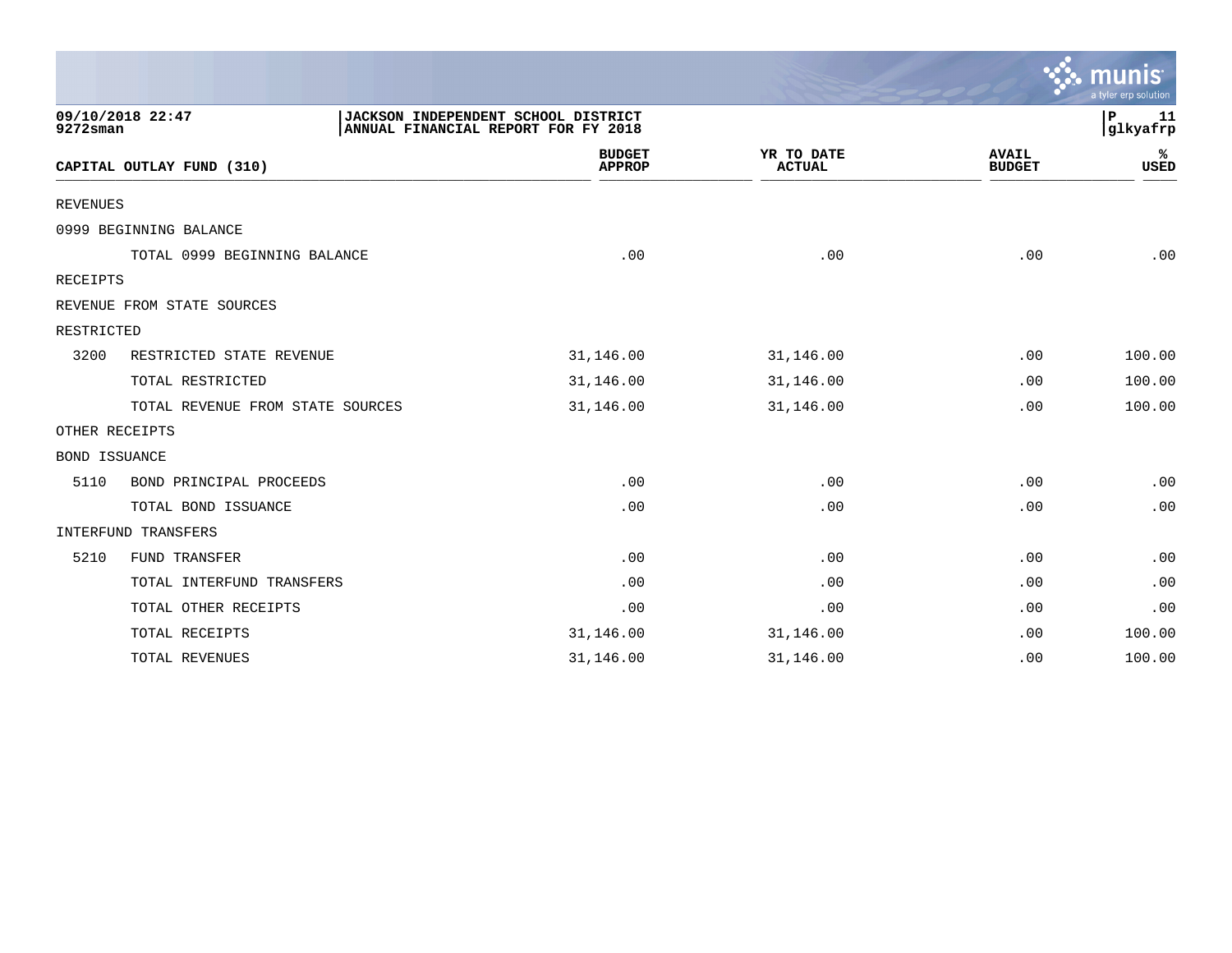

| 09/10/2018 22:47<br>9272sman                                                                                      | JACKSON INDEPENDENT SCHOOL DISTRICT<br>ANNUAL FINANCIAL REPORT FOR FY 2018 |                             |                               | 12<br>ΙP<br> glkyafrp |
|-------------------------------------------------------------------------------------------------------------------|----------------------------------------------------------------------------|-----------------------------|-------------------------------|-----------------------|
| CAPITAL OUTLAY FUND (310)                                                                                         | <b>BUDGET</b><br><b>APPROP</b>                                             | YR TO DATE<br><b>ACTUAL</b> | <b>AVAIL</b><br><b>BUDGET</b> | %ร<br>USED            |
| <b>EXPENDITURES</b>                                                                                               |                                                                            |                             |                               |                       |
| 2600 PLANT OPERATIONS & MAINTENANCE                                                                               |                                                                            |                             |                               |                       |
| 0500<br>OTHER PURCHASED SERVICES                                                                                  | 10,055.00                                                                  | 10,055.00                   | .00                           | 100.00                |
| TOTAL 2600<br>PLANT OPERATIONS & MAINTENANCE                                                                      | 10,055.00                                                                  | 10,055.00                   | .00                           | 100.00                |
| 5100<br>DEBT SERVICE                                                                                              |                                                                            |                             |                               |                       |
| 0400<br>PURCHASED PROPERTY SERVICES<br>0500<br>OTHER PURCHASED SERVICES<br>0800<br>DEBT SERVICE AND MISCELLANEOUS | .00<br>.00<br>.00                                                          | .00<br>.00<br>.00           | .00<br>.00<br>.00             | .00<br>.00<br>.00     |
| TOTAL 5100<br>DEBT SERVICE                                                                                        | .00                                                                        | .00                         | .00                           | .00                   |
| 5200<br>FUND TRANSFERS                                                                                            |                                                                            |                             |                               |                       |
| 0900<br>OTHER ITEMS                                                                                               | 21,091.00                                                                  | 21,091.00                   | .00                           | 100.00                |
| TOTAL 5200<br>FUND TRANSFERS                                                                                      | 21,091.00                                                                  | 21,091.00                   | .00                           | 100.00                |
| TOTAL EXPENDITURES                                                                                                | 31,146.00                                                                  | 31,146.00                   | .00                           | 100.00                |
| TOTAL FOR CAPITAL OUTLAY FUND (310)                                                                               | .00                                                                        | .00                         | .00                           | .00                   |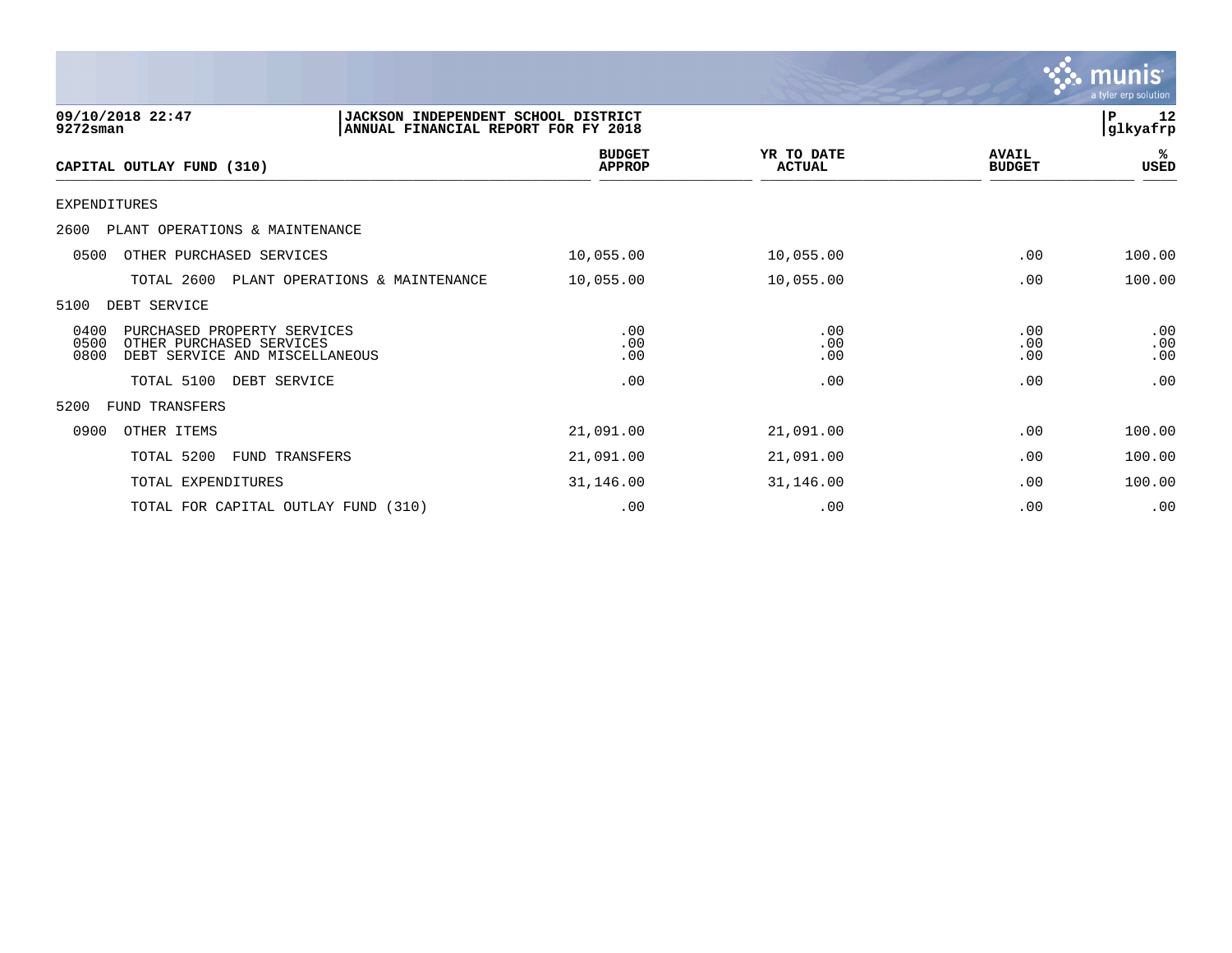|                 |                                        |                                                                            |                             |                               | ∿,∴ шшшэ<br>a tyler erp solution |
|-----------------|----------------------------------------|----------------------------------------------------------------------------|-----------------------------|-------------------------------|----------------------------------|
| $9272$ sman     | 09/10/2018 22:47                       | JACKSON INDEPENDENT SCHOOL DISTRICT<br>ANNUAL FINANCIAL REPORT FOR FY 2018 |                             |                               | P<br>13<br> glkyafrp             |
|                 | BUILDING FUND (5 CENT LEVY) (320)      | <b>BUDGET</b><br><b>APPROP</b>                                             | YR TO DATE<br><b>ACTUAL</b> | <b>AVAIL</b><br><b>BUDGET</b> | ℁<br>USED                        |
| <b>REVENUES</b> |                                        |                                                                            |                             |                               |                                  |
|                 | 0999 BEGINNING BALANCE                 |                                                                            |                             |                               |                                  |
|                 | TOTAL 0999 BEGINNING BALANCE           | .00                                                                        | .00                         | .00                           | .00                              |
| RECEIPTS        |                                        |                                                                            |                             |                               |                                  |
|                 | REVENUE FROM LOCAL SOURCES             |                                                                            |                             |                               |                                  |
|                 | AD VALOREM TAXES                       |                                                                            |                             |                               |                                  |
| 1111            | GENERAL PROPERTY TAX                   | 20,899.00                                                                  | 20,899.00                   | .00                           | 100.00                           |
|                 | TOTAL AD VALOREM TAXES                 | 20,899.00                                                                  | 20,899.00                   | .00                           | 100.00                           |
|                 | SALES & USE TAXES                      |                                                                            |                             |                               |                                  |
| 1121            | UTILITIES TAX                          | .00                                                                        | .00                         | .00                           | .00                              |
|                 | TOTAL SALES & USE TAXES                | .00                                                                        | .00                         | .00                           | .00                              |
|                 | EARNINGS ON INVESTMENTS                |                                                                            |                             |                               |                                  |
| 1510            | INTEREST INCOME                        | .00                                                                        | .00                         | .00                           | .00                              |
|                 | TOTAL EARNINGS ON INVESTMENTS          | .00                                                                        | .00                         | .00                           | .00                              |
|                 | OTHER REVENUE FROM LOCAL SOURCES       |                                                                            |                             |                               |                                  |
| 1999            | Other Misc revenue                     | .00                                                                        | .00                         | .00                           | .00                              |
|                 | TOTAL OTHER REVENUE FROM LOCAL SOURCES | .00                                                                        | .00                         | .00                           | .00                              |
|                 | TOTAL REVENUE FROM LOCAL SOURCES       | 20,899.00                                                                  | 20,899.00                   | .00                           | 100.00                           |
|                 | REVENUE FROM STATE SOURCES             |                                                                            |                             |                               |                                  |
| RESTRICTED      |                                        |                                                                            |                             |                               |                                  |
| 3200            | RESTRICTED STATE REVENUE               | 101,040.00                                                                 | 101,040.00                  | .00                           | 100.00                           |
|                 | TOTAL RESTRICTED                       | 101,040.00                                                                 | 101,040.00                  | .00                           | 100.00                           |
|                 | REVENUE FOR ON BEHALF PAYMENTS         |                                                                            |                             |                               |                                  |
| 3900            | ON-BEHALF PAYMENTS/VOCA/EDUCAT         | .00                                                                        | .00                         | .00                           | .00                              |
|                 | TOTAL REVENUE FOR ON BEHALF PAYMENTS   | .00                                                                        | .00                         | .00                           | .00                              |
|                 | TOTAL REVENUE FROM STATE SOURCES       | 101,040.00                                                                 | 101,040.00                  | .00                           | 100.00                           |
|                 |                                        |                                                                            |                             |                               |                                  |

 $\ddot{\cdot}$  munic

OTHER RECEIPTS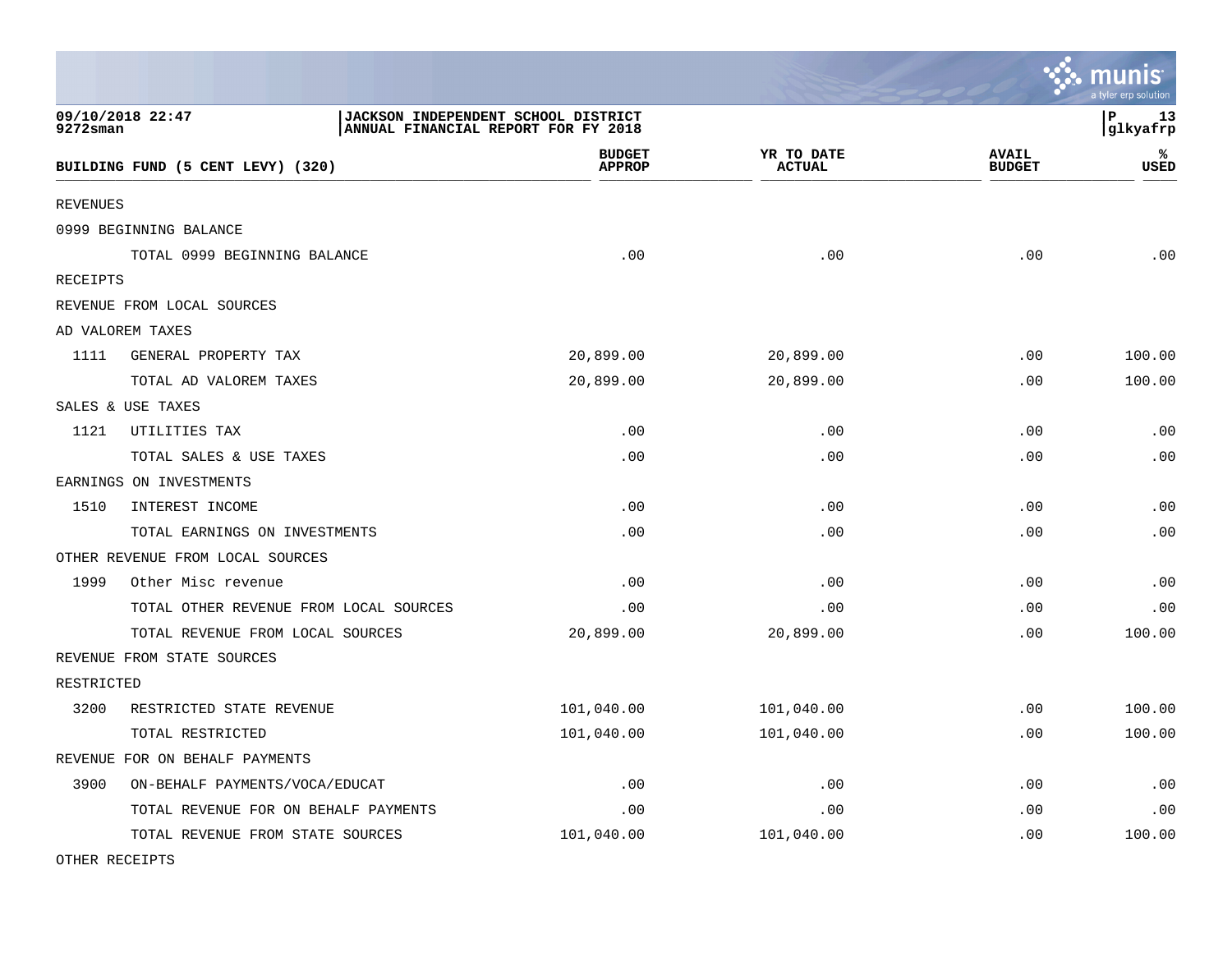

| $9272$ sman   | 09/10/2018 22:47                  | <b>JACKSON INDEPENDENT SCHOOL DISTRICT</b><br>ANNUAL FINANCIAL REPORT FOR FY 2018 |                             |                               |            |
|---------------|-----------------------------------|-----------------------------------------------------------------------------------|-----------------------------|-------------------------------|------------|
|               | BUILDING FUND (5 CENT LEVY) (320) | <b>BUDGET</b><br><b>APPROP</b>                                                    | YR TO DATE<br><b>ACTUAL</b> | <b>AVAIL</b><br><b>BUDGET</b> | %ะ<br>USED |
| BOND ISSUANCE |                                   |                                                                                   |                             |                               |            |
| 5110          | BOND PRINCIPAL PROCEEDS           | .00                                                                               | .00                         | .00                           | .00        |
|               | TOTAL BOND ISSUANCE               | .00                                                                               | .00                         | .00                           | .00        |
|               | INTERFUND TRANSFERS               |                                                                                   |                             |                               |            |
| 5210          | FUND TRANSFER                     | .00                                                                               | .00                         | .00                           | .00        |
|               | TOTAL INTERFUND TRANSFERS         | .00                                                                               | .00                         | .00                           | .00        |
|               | TOTAL OTHER RECEIPTS              | .00                                                                               | .00                         | .00                           | .00        |
|               | TOTAL RECEIPTS                    | 121,939.00                                                                        | 121,939.00                  | .00                           | 100.00     |
|               | TOTAL REVENUES                    | 121,939.00                                                                        | 121,939.00                  | .00                           | 100.00     |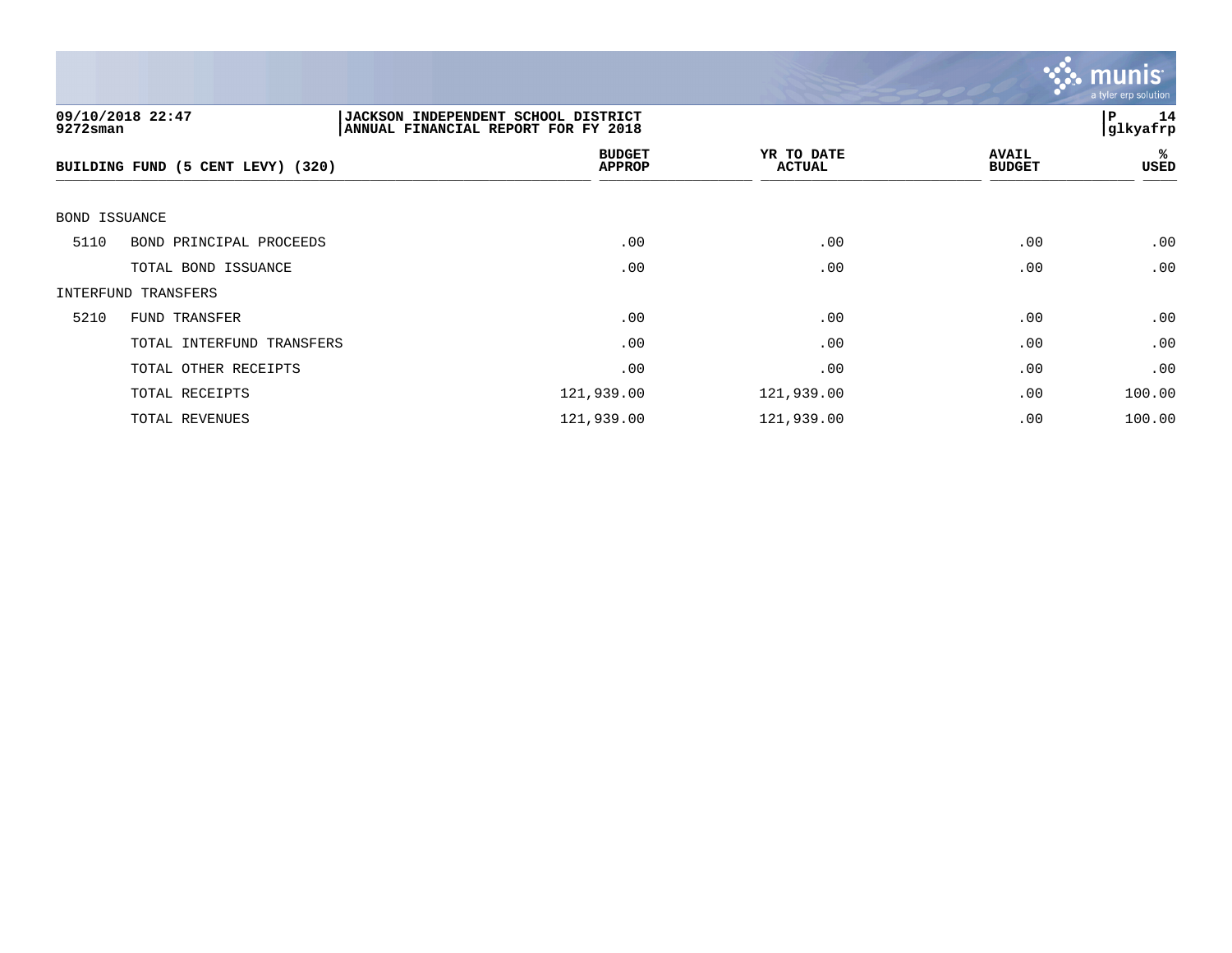

| 09/10/2018 22:47<br>JACKSON INDEPENDENT SCHOOL DISTRICT<br>9272sman<br>ANNUAL FINANCIAL REPORT FOR FY 2018 |                                |                             |                               | 15<br>P<br> glkyafrp |
|------------------------------------------------------------------------------------------------------------|--------------------------------|-----------------------------|-------------------------------|----------------------|
| BUILDING FUND (5 CENT LEVY) (320)                                                                          | <b>BUDGET</b><br><b>APPROP</b> | YR TO DATE<br><b>ACTUAL</b> | <b>AVAIL</b><br><b>BUDGET</b> | %ะ<br>USED           |
| EXPENDITURES                                                                                               |                                |                             |                               |                      |
| 4700<br>BUILDING IMPROVEMENTS                                                                              |                                |                             |                               |                      |
| PURCHASED PROPERTY SERVICES<br>0400                                                                        | .00                            | .00                         | .00                           | .00                  |
| TOTAL 4700<br>BUILDING IMPROVEMENTS                                                                        | .00                            | .00                         | .00                           | .00                  |
| 5100<br>DEBT SERVICE                                                                                       |                                |                             |                               |                      |
| 0700<br>PROPERTY<br>0800<br>DEBT SERVICE AND MISCELLANEOUS<br>0900<br>OTHER ITEMS                          | 40,074.30<br>.00<br>.00        | 40,073.80<br>.00<br>.00     | .50<br>.00<br>.00             | 100.00<br>.00<br>.00 |
| TOTAL 5100<br>DEBT SERVICE                                                                                 | 40,074.30                      | 40,073.80                   | .50                           | 100.00               |
| 5200<br>FUND TRANSFERS                                                                                     |                                |                             |                               |                      |
| 0900<br>OTHER ITEMS                                                                                        | 81,864.70                      | 81,865.20                   | $-.50$                        | 100.00               |
| TOTAL 5200<br>FUND TRANSFERS                                                                               | 81,864.70                      | 81,865.20                   | $-.50$                        | 100.00               |
| TOTAL EXPENDITURES                                                                                         | 121,939.00                     | 121,939.00                  | .00                           | 100.00               |
| TOTAL FOR BUILDING FUND (5 CENT LEVY) (320)                                                                | .00                            | .00                         | .00                           | .00                  |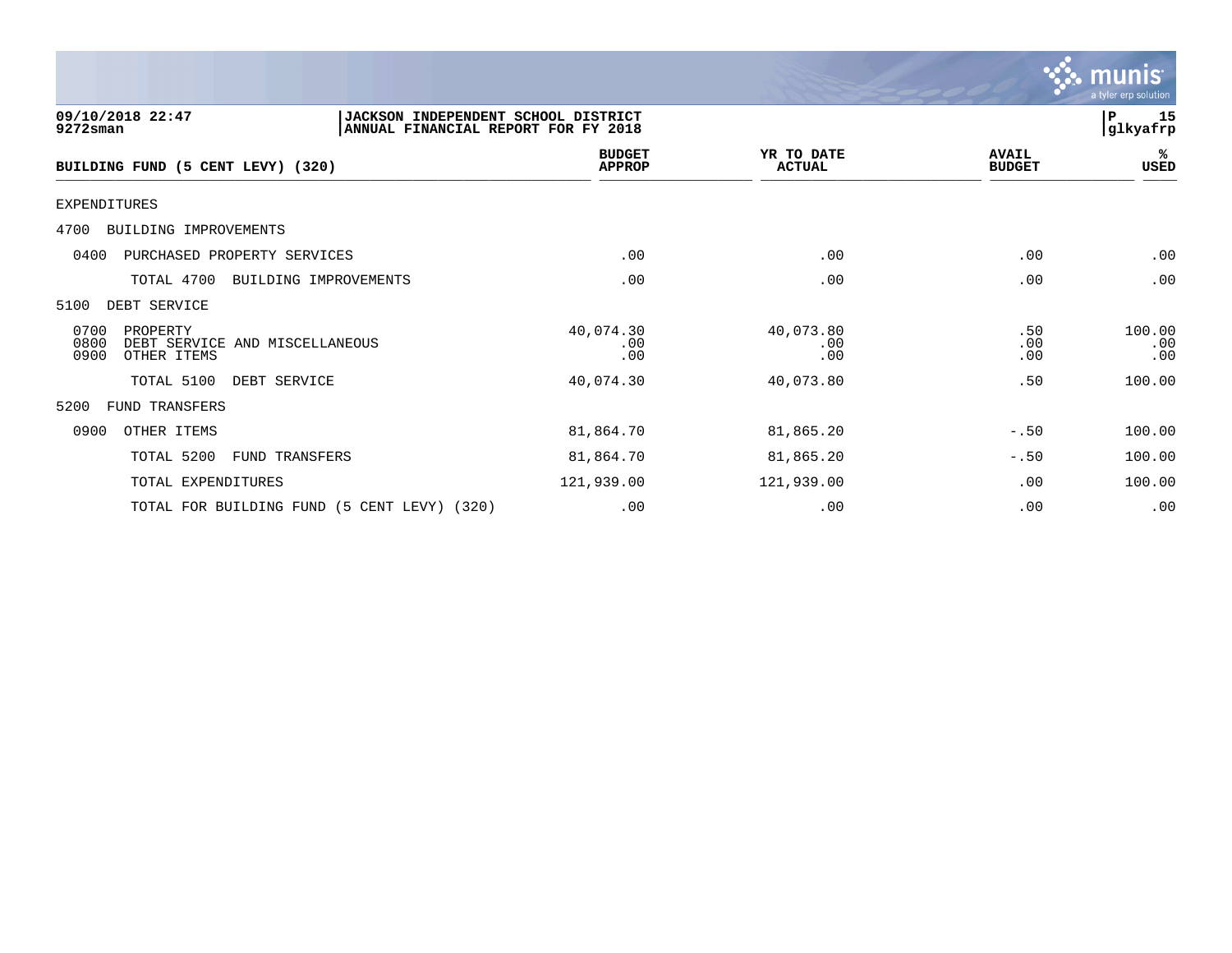|               |                         |                                                                            |                             |                               | munis<br>a tyler erp solution |
|---------------|-------------------------|----------------------------------------------------------------------------|-----------------------------|-------------------------------|-------------------------------|
| 9272sman      | 09/10/2018 22:47        | JACKSON INDEPENDENT SCHOOL DISTRICT<br>ANNUAL FINANCIAL REPORT FOR FY 2018 |                             |                               | 16<br>IΡ<br>glkyafrp          |
|               | CONSTRUCTION FUND (360) | <b>BUDGET</b><br><b>APPROP</b>                                             | YR TO DATE<br><b>ACTUAL</b> | <b>AVAIL</b><br><b>BUDGET</b> | %<br>USED                     |
| REVENUES      |                         |                                                                            |                             |                               |                               |
| RECEIPTS      |                         |                                                                            |                             |                               |                               |
|               | OTHER RECEIPTS          |                                                                            |                             |                               |                               |
| BOND ISSUANCE |                         |                                                                            |                             |                               |                               |
| 5110          | BOND PRINCIPAL PROCEEDS | .00                                                                        | .00                         | .00                           | .00                           |
|               | TOTAL BOND ISSUANCE     | .00                                                                        | .00                         | .00                           | .00                           |
|               | TOTAL OTHER RECEIPTS    | .00                                                                        | .00                         | .00                           | .00                           |
|               | TOTAL RECEIPTS          | .00                                                                        | .00                         | .00                           | .00                           |
|               | TOTAL REVENUES          | .00                                                                        | .00                         | .00                           | .00                           |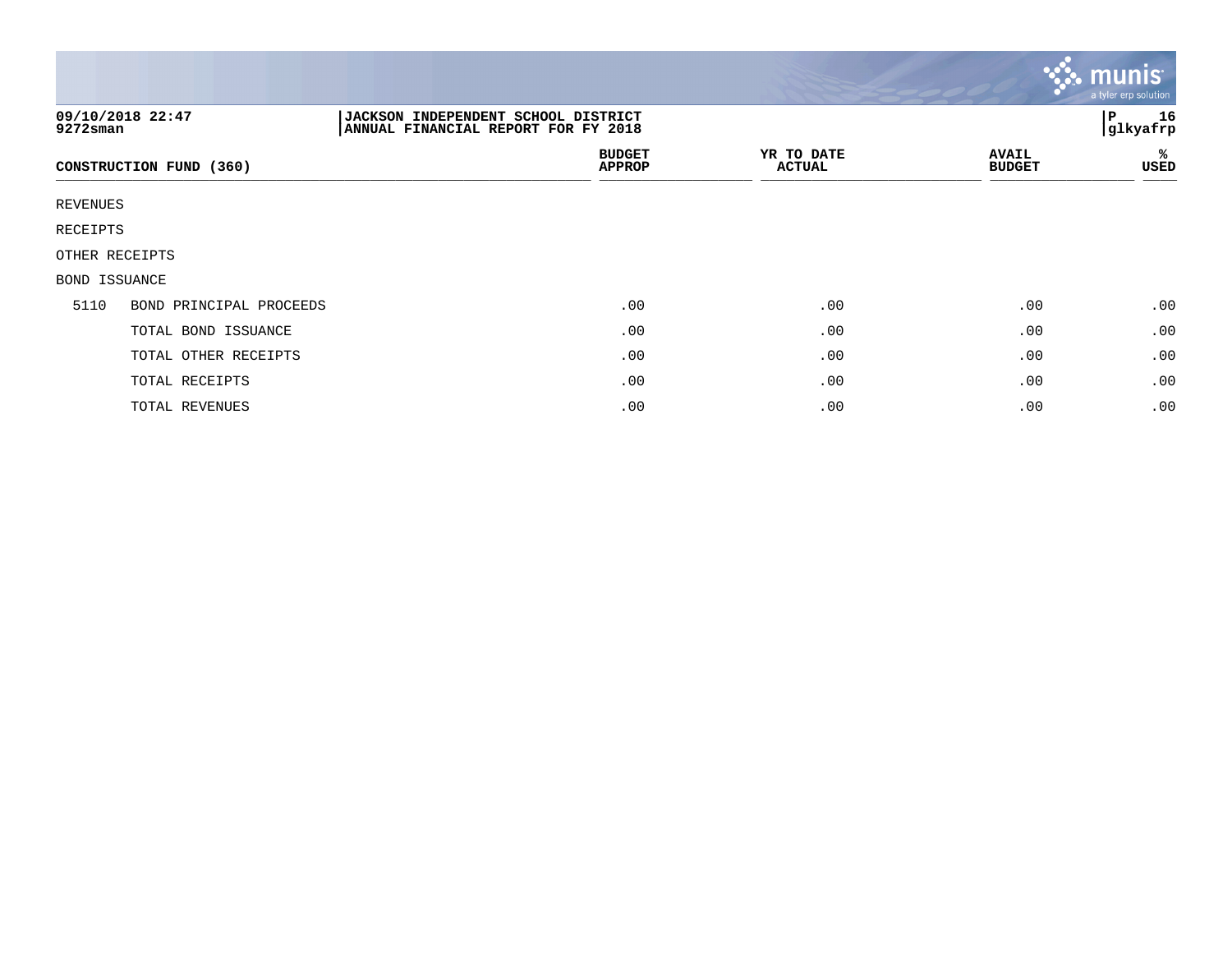

| 09/10/2018 22:47<br>9272sman                                                                                                                                                                         | JACKSON INDEPENDENT SCHOOL DISTRICT<br>ANNUAL FINANCIAL REPORT FOR FY 2018 |                                        |                                        |                                        | ${\bf P}$<br>17<br>glkyafrp            |
|------------------------------------------------------------------------------------------------------------------------------------------------------------------------------------------------------|----------------------------------------------------------------------------|----------------------------------------|----------------------------------------|----------------------------------------|----------------------------------------|
| CONSTRUCTION FUND (360)                                                                                                                                                                              |                                                                            | <b>BUDGET</b><br><b>APPROP</b>         | YR TO DATE<br><b>ACTUAL</b>            | <b>AVAIL</b><br><b>BUDGET</b>          | ℁<br>USED                              |
| EXPENDITURES<br>4700<br>BUILDING IMPROVEMENTS                                                                                                                                                        |                                                                            |                                        |                                        |                                        |                                        |
| 0300<br>PURCHASED PROF AND TECH SERV<br>0400<br>PURCHASED PROPERTY SERVICES<br>0500<br>OTHER PURCHASED SERVICES<br>0700<br>PROPERTY<br>0800<br>DEBT SERVICE AND MISCELLANEOUS<br>0840<br>CONTINGENCY |                                                                            | .00<br>.00<br>.00<br>.00<br>.00<br>.00 | .00<br>.00<br>.00<br>.00<br>.00<br>.00 | .00<br>.00<br>.00<br>.00<br>.00<br>.00 | .00<br>.00<br>.00<br>.00<br>.00<br>.00 |
| TOTAL 4700                                                                                                                                                                                           | BUILDING IMPROVEMENTS                                                      | .00                                    | .00                                    | .00                                    | .00                                    |
| TOTAL EXPENDITURES                                                                                                                                                                                   |                                                                            | .00                                    | .00                                    | .00                                    | .00                                    |
|                                                                                                                                                                                                      | TOTAL FOR CONSTRUCTION FUND (360)                                          | .00                                    | .00                                    | .00                                    | .00                                    |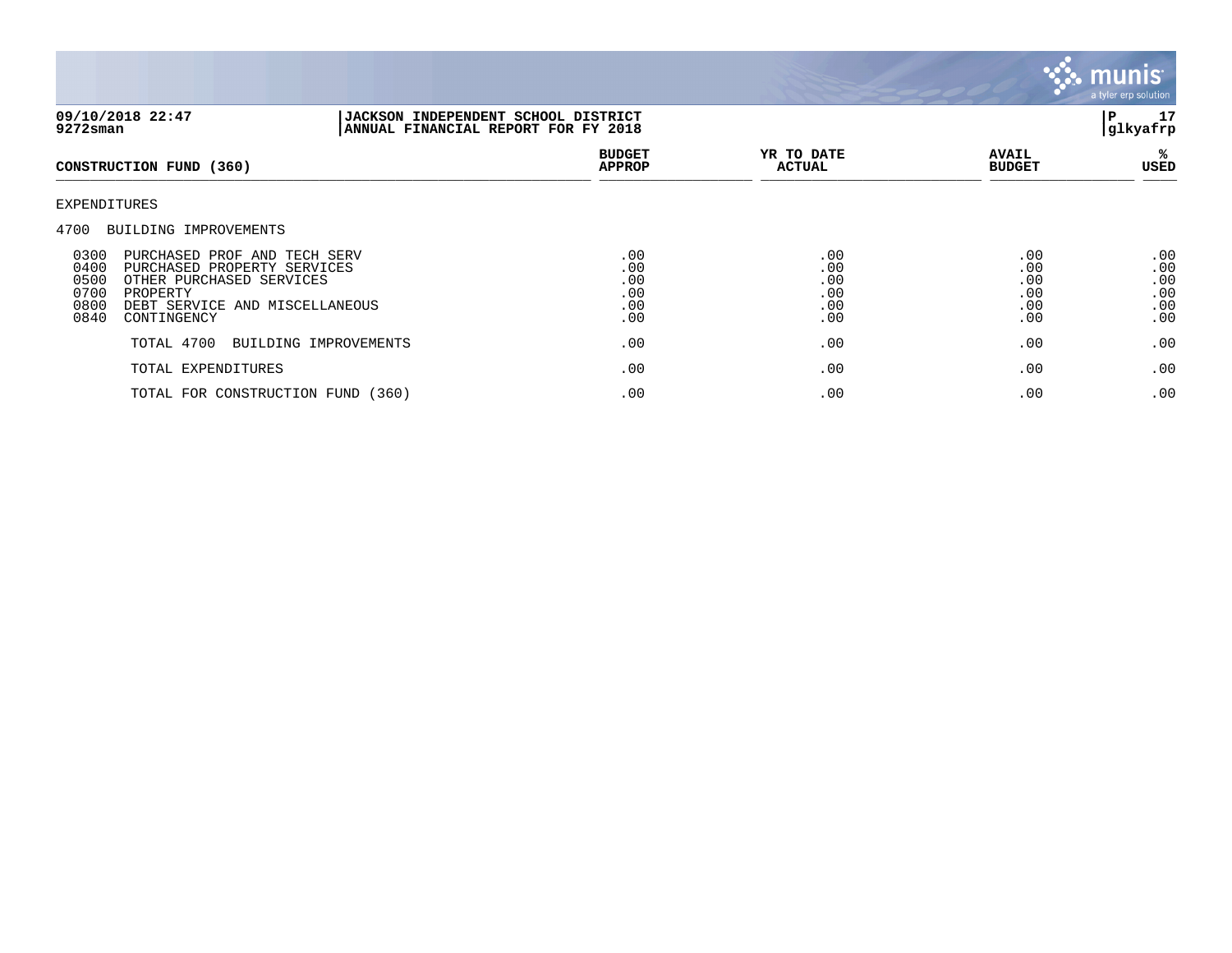|                      |                                         |                                                                            |                                |                             |                               | $\sim$ munis<br>a tyler erp solution |
|----------------------|-----------------------------------------|----------------------------------------------------------------------------|--------------------------------|-----------------------------|-------------------------------|--------------------------------------|
| $9272$ sman          | 09/10/2018 22:47                        | JACKSON INDEPENDENT SCHOOL DISTRICT<br>ANNUAL FINANCIAL REPORT FOR FY 2018 |                                |                             |                               | 18<br>P<br>glkyafrp                  |
|                      | DEBT SERVICE FUND (400)                 |                                                                            | <b>BUDGET</b><br><b>APPROP</b> | YR TO DATE<br><b>ACTUAL</b> | <b>AVAIL</b><br><b>BUDGET</b> | ℁<br>USED                            |
| <b>REVENUES</b>      |                                         |                                                                            |                                |                             |                               |                                      |
| RECEIPTS             |                                         |                                                                            |                                |                             |                               |                                      |
|                      | REVENUE FROM STATE SOURCES              |                                                                            |                                |                             |                               |                                      |
|                      | REVENUE FOR ON BEHALF PAYMENTS          |                                                                            |                                |                             |                               |                                      |
| 3900                 | ON-BEHALF PAYMENTS/VOCA/EDUCAT          |                                                                            | .00                            | 35,635.56                   | $-35,635.56$                  | .00                                  |
|                      | TOTAL REVENUE FOR ON BEHALF PAYMENTS    |                                                                            | .00                            | 35,635.56                   | $-35,635.56$                  | .00                                  |
|                      | TOTAL REVENUE FROM STATE SOURCES        |                                                                            | .00                            | 35,635.56                   | $-35,635.56$                  | .00                                  |
|                      | OTHER RECEIPTS                          |                                                                            |                                |                             |                               |                                      |
| <b>BOND ISSUANCE</b> |                                         |                                                                            |                                |                             |                               |                                      |
| 5110<br>5120         | BOND PRINCIPAL PROCEEDS<br>BOND PREMIUM |                                                                            | .00<br>.00                     | .00<br>.00                  | .00<br>.00                    | .00<br>.00                           |
|                      | TOTAL BOND ISSUANCE                     |                                                                            | .00                            | .00                         | .00                           | .00                                  |
|                      | INTERFUND TRANSFERS                     |                                                                            |                                |                             |                               |                                      |
| 5210                 | FUND TRANSFER                           |                                                                            | 135,674.00                     | 103,649.96                  | 32,024.04                     | 76.40                                |
|                      | TOTAL INTERFUND TRANSFERS               |                                                                            | 135,674.00                     | 103,649.96                  | 32,024.04                     | 76.40                                |
|                      | TOTAL OTHER RECEIPTS                    |                                                                            | 135,674.00                     | 103,649.96                  | 32,024.04                     | 76.40                                |
|                      | TOTAL RECEIPTS                          |                                                                            | 135,674.00                     | 139,285.52                  | $-3,611.52$                   | 102.66                               |
|                      | TOTAL REVENUES                          |                                                                            | 135,674.00                     | 139,285.52                  | $-3,611.52$                   | 102.66                               |

 $\sim$   $\sim$   $\sim$   $\sim$   $\sim$   $\sim$   $\sim$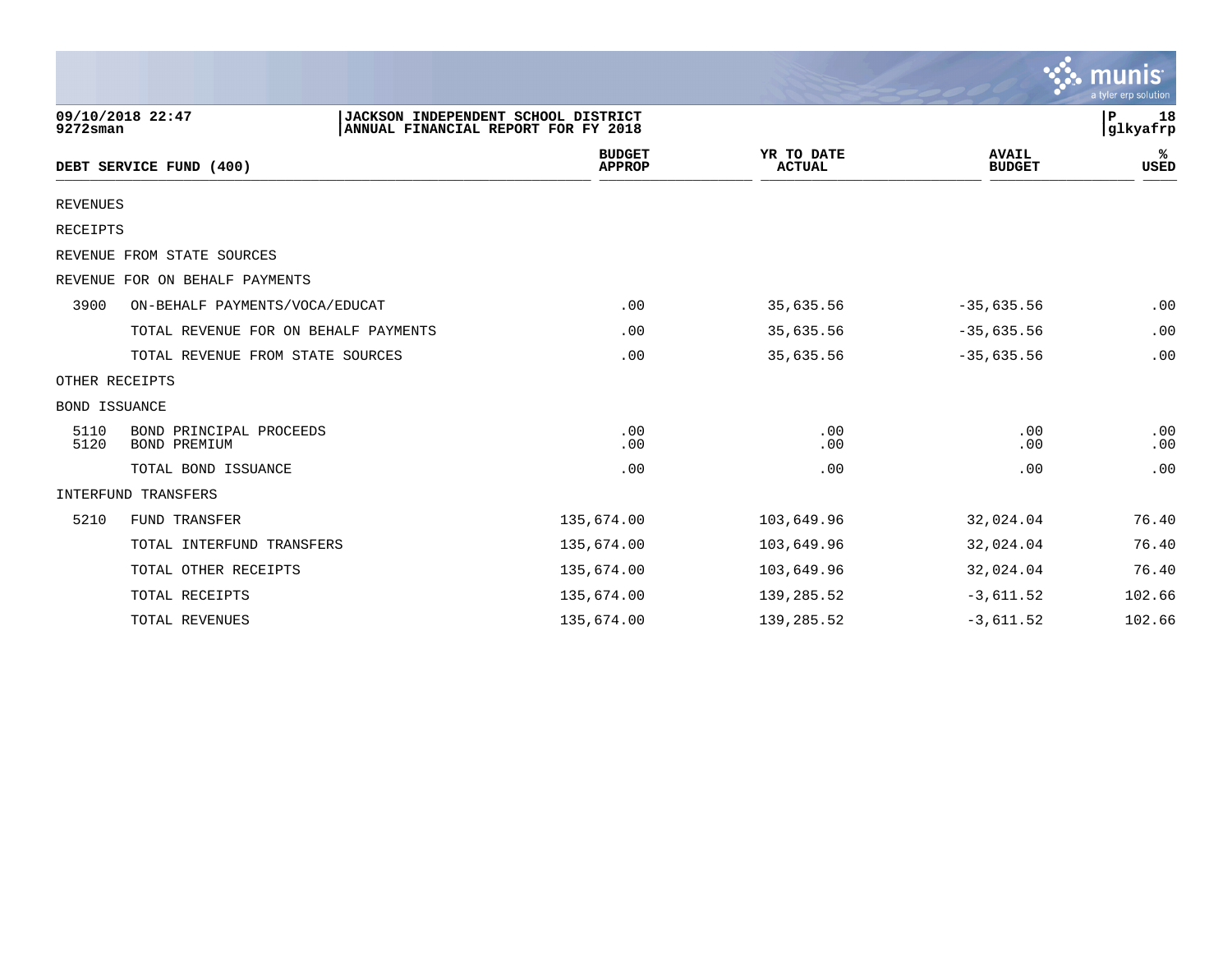

| 9272sman            | 09/10/2018 22:47                              | JACKSON INDEPENDENT SCHOOL DISTRICT<br>ANNUAL FINANCIAL REPORT FOR FY 2018 |                             |                               | 19<br>P<br>glkyafrp |
|---------------------|-----------------------------------------------|----------------------------------------------------------------------------|-----------------------------|-------------------------------|---------------------|
|                     | DEBT SERVICE FUND (400)                       | <b>BUDGET</b><br><b>APPROP</b>                                             | YR TO DATE<br><b>ACTUAL</b> | <b>AVAIL</b><br><b>BUDGET</b> | %ะ<br>USED          |
| <b>EXPENDITURES</b> |                                               |                                                                            |                             |                               |                     |
| 5100                | DEBT SERVICE                                  |                                                                            |                             |                               |                     |
| 0800<br>0900        | DEBT SERVICE AND MISCELLANEOUS<br>OTHER ITEMS | 135,674.00<br>.00                                                          | 139,285.52<br>.00           | $-3,611.52$<br>.00            | 102.66<br>.00       |
|                     | TOTAL 5100<br>DEBT SERVICE                    | 135,674.00                                                                 | 139,285.52                  | $-3,611.52$                   | 102.66              |
| 5200                | FUND TRANSFERS                                |                                                                            |                             |                               |                     |
| 0800<br>0900        | DEBT SERVICE AND MISCELLANEOUS<br>OTHER ITEMS | .00<br>.00                                                                 | .00<br>.00                  | .00<br>.00                    | .00<br>.00          |
|                     | TOTAL 5200<br>FUND TRANSFERS                  | .00                                                                        | .00                         | .00                           | .00                 |
|                     | TOTAL EXPENDITURES                            | 135,674.00                                                                 | 139,285.52                  | $-3,611.52$                   | 102.66              |
|                     | TOTAL FOR DEBT SERVICE FUND (400)             | .00                                                                        | .00                         | .00                           | .00                 |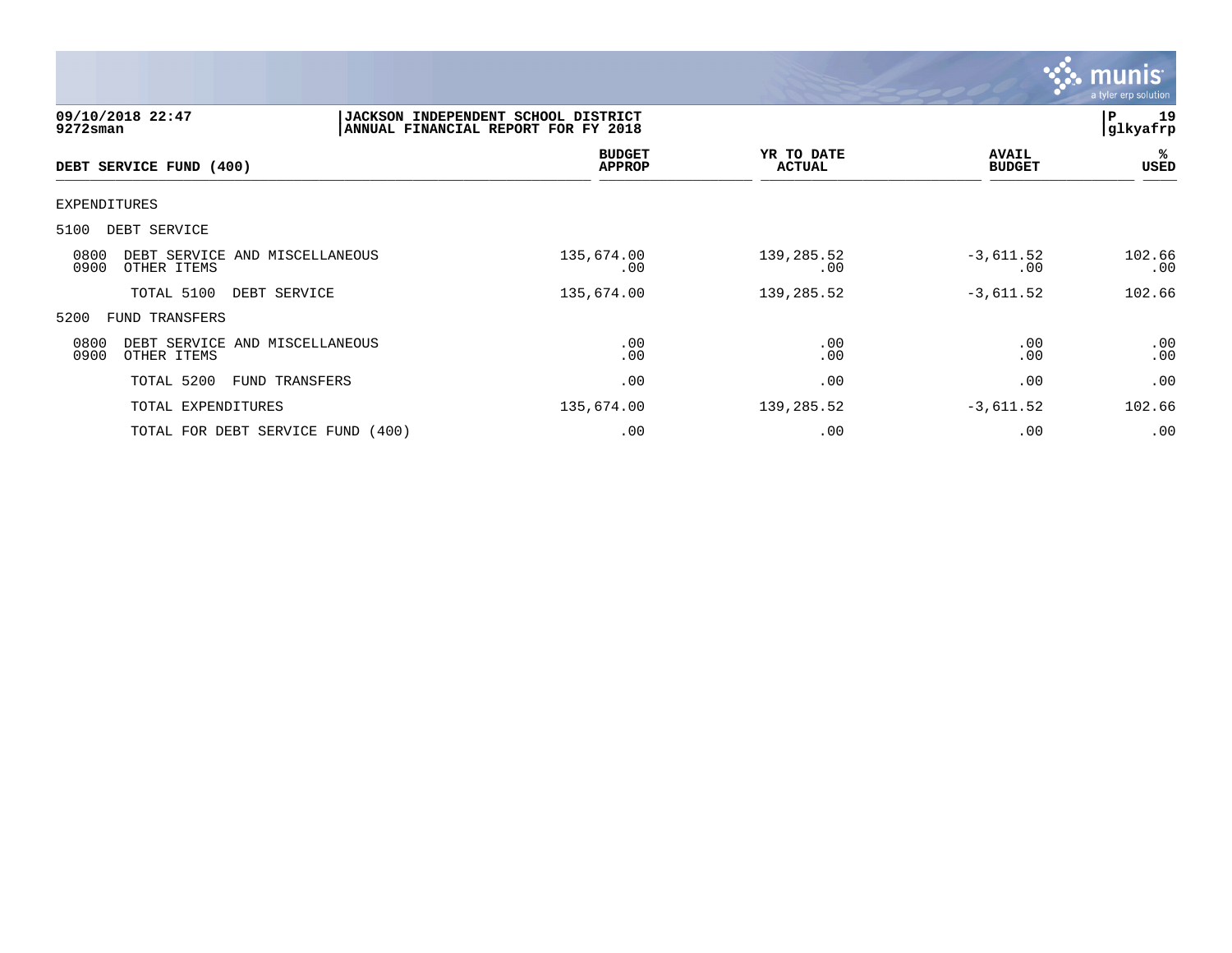|                                                                      |                                                                                                                                                                                                                                   |                                                                   |                                                                   |                                                                     | munis<br>a tyler erp solution                                  |
|----------------------------------------------------------------------|-----------------------------------------------------------------------------------------------------------------------------------------------------------------------------------------------------------------------------------|-------------------------------------------------------------------|-------------------------------------------------------------------|---------------------------------------------------------------------|----------------------------------------------------------------|
| $9272$ sman                                                          | 09/10/2018 22:47<br>JACKSON INDEPENDENT SCHOOL DISTRICT<br>ANNUAL FINANCIAL REPORT FOR FY 2018                                                                                                                                    |                                                                   |                                                                   |                                                                     | l P<br>20<br> glkyafrp                                         |
|                                                                      | FOOD SERVICE FUND (51)                                                                                                                                                                                                            | <b>BUDGET</b><br><b>APPROP</b>                                    | YR TO DATE<br><b>ACTUAL</b>                                       | <b>AVAIL</b><br><b>BUDGET</b>                                       | ℁<br><b>USED</b>                                               |
| <b>REVENUES</b>                                                      |                                                                                                                                                                                                                                   |                                                                   |                                                                   |                                                                     |                                                                |
|                                                                      | 0999 BEGINNING BALANCE                                                                                                                                                                                                            |                                                                   |                                                                   |                                                                     |                                                                |
|                                                                      | TOTAL 0999 BEGINNING BALANCE                                                                                                                                                                                                      | 15,731.96                                                         | 30,794.86                                                         | $-15,062.90$                                                        | 195.75                                                         |
| RECEIPTS                                                             |                                                                                                                                                                                                                                   |                                                                   |                                                                   |                                                                     |                                                                |
|                                                                      | REVENUE FROM LOCAL SOURCES                                                                                                                                                                                                        |                                                                   |                                                                   |                                                                     |                                                                |
|                                                                      | EARNINGS ON INVESTMENTS                                                                                                                                                                                                           |                                                                   |                                                                   |                                                                     |                                                                |
| 1510                                                                 | INTEREST INCOME                                                                                                                                                                                                                   | 300.00                                                            | 300.00                                                            | .00                                                                 | 100.00                                                         |
|                                                                      | TOTAL EARNINGS ON INVESTMENTS                                                                                                                                                                                                     | 300.00                                                            | 300.00                                                            | .00                                                                 | 100.00                                                         |
| FOOD SERVICE                                                         |                                                                                                                                                                                                                                   |                                                                   |                                                                   |                                                                     |                                                                |
| 1611<br>1612<br>1613<br>1621<br>1622<br>1623<br>1624<br>1629<br>1630 | LUNCH - REIMBURSABLE<br>BREAKFAST - REIMBURSABLE<br>MILK - REIMBURSABLE<br>LUNCH - NON REIMBURSABLE<br>BREAKFAST - NON REIMBURSABLE<br>MILK - NON REIMBURSABLE<br>A-LA-CARTE SALES<br>OTHER LUNCHRM RECEIPTS<br>SPECIAL FUNCTIONS | .00<br>.00<br>.00<br>.00<br>.00<br>.00<br>.00<br>64,649.91<br>.00 | .00<br>.00<br>.00<br>.00<br>.00<br>.00<br>.00<br>67,517.90<br>.00 | .00<br>.00<br>.00<br>.00<br>.00<br>.00<br>.00<br>$-2,867.99$<br>.00 | .00<br>.00<br>.00<br>.00<br>.00<br>.00<br>.00<br>104.44<br>.00 |
|                                                                      | TOTAL FOOD SERVICE                                                                                                                                                                                                                | 64,649.91                                                         | 67,517.90                                                         | $-2,867.99$                                                         | 104.44                                                         |
|                                                                      | OTHER REVENUE FROM LOCAL SOURCES                                                                                                                                                                                                  |                                                                   |                                                                   |                                                                     |                                                                |
| 1920<br>1980<br>1990                                                 | CONTRIBUTIONS/DONATIONS<br>REFUND OF PRIOR YR EXPENDITURE<br>MISCELLANEOUS REVENUE                                                                                                                                                | .00<br>.00<br>50.00                                               | .00<br>.00<br>.00                                                 | .00<br>.00<br>50.00                                                 | .00<br>.00<br>.00                                              |
|                                                                      | TOTAL OTHER REVENUE FROM LOCAL SOURCES                                                                                                                                                                                            | 50.00                                                             | .00                                                               | 50.00                                                               | .00                                                            |
|                                                                      | TOTAL REVENUE FROM LOCAL SOURCES                                                                                                                                                                                                  | 64,999.91                                                         | 67,817.90                                                         | $-2,817.99$                                                         | 104.34                                                         |
|                                                                      | REVENUE FROM STATE SOURCES                                                                                                                                                                                                        |                                                                   |                                                                   |                                                                     |                                                                |
| RESTRICTED                                                           |                                                                                                                                                                                                                                   |                                                                   |                                                                   |                                                                     |                                                                |
| 3200                                                                 | RESTRICTED STATE REVENUE                                                                                                                                                                                                          | 2,000.00                                                          | .00                                                               | 2,000.00                                                            | .00                                                            |
|                                                                      | TOTAL RESTRICTED                                                                                                                                                                                                                  | 2,000.00                                                          | .00                                                               | 2,000.00                                                            | .00                                                            |
|                                                                      | REVENUE FOR ON BEHALF PAYMENTS                                                                                                                                                                                                    |                                                                   |                                                                   |                                                                     |                                                                |
| 3900                                                                 | ON-BEHALF PAYMENTS/VOCA/EDUCAT                                                                                                                                                                                                    | 17,000.00                                                         | 20, 375.82                                                        | $-3,375.82$                                                         | 119.86                                                         |
|                                                                      | TOTAL REVENUE FOR ON BEHALF PAYMENTS                                                                                                                                                                                              | 17,000.00                                                         | 20, 375.82                                                        | $-3,375.82$                                                         | 119.86                                                         |

**Participate** 

 $\mathcal{L}$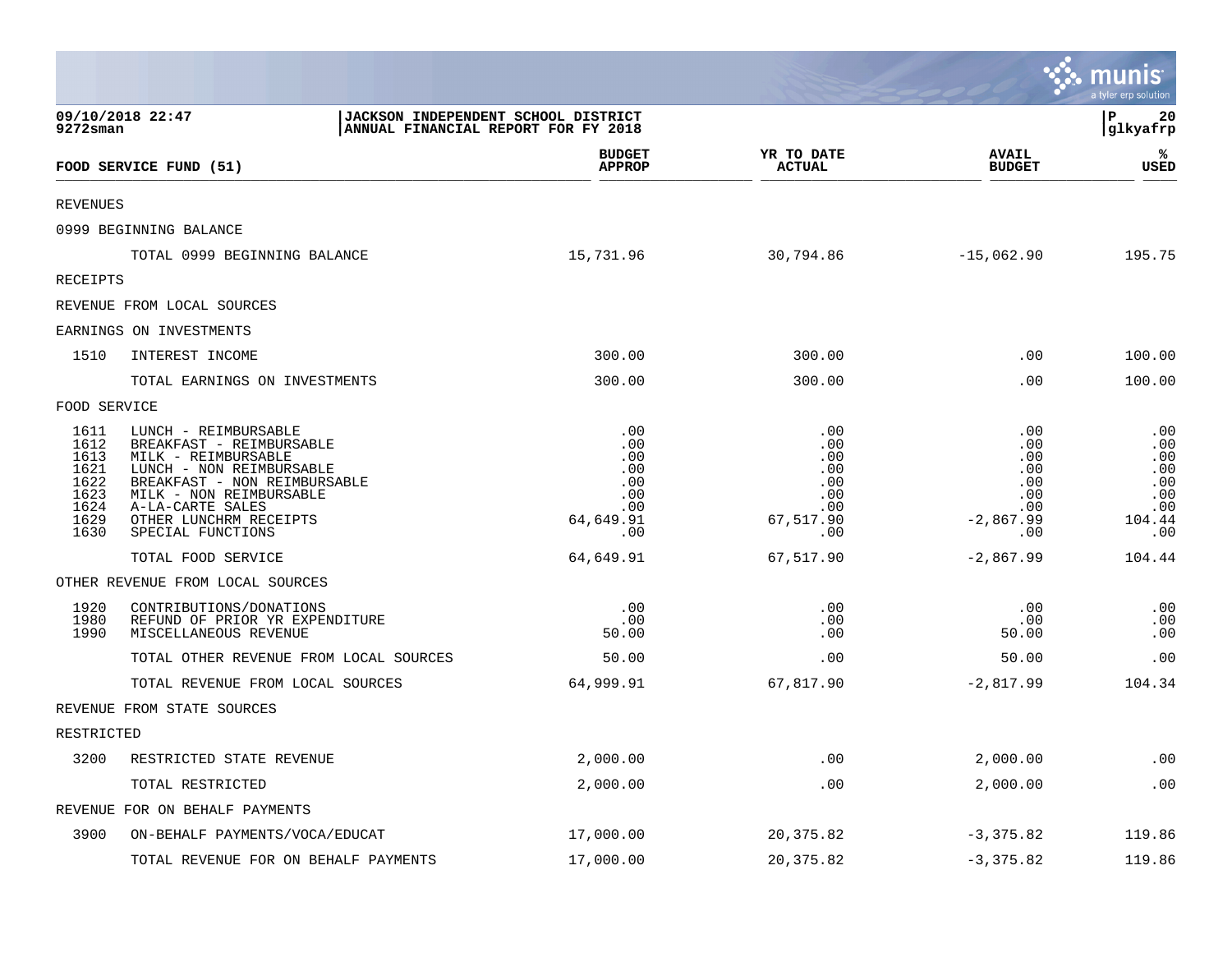

| $9272$ sman    | 09/10/2018 22:47                                   | JACKSON INDEPENDENT SCHOOL DISTRICT<br>ANNUAL FINANCIAL REPORT FOR FY 2018 |                                |                             |                               | $\, {\bf P}$<br>21<br>glkyafrp |
|----------------|----------------------------------------------------|----------------------------------------------------------------------------|--------------------------------|-----------------------------|-------------------------------|--------------------------------|
|                | FOOD SERVICE FUND (51)                             |                                                                            | <b>BUDGET</b><br><b>APPROP</b> | YR TO DATE<br><b>ACTUAL</b> | <b>AVAIL</b><br><b>BUDGET</b> | %ะ<br><b>USED</b>              |
|                |                                                    |                                                                            |                                |                             |                               |                                |
|                | TOTAL REVENUE FROM STATE SOURCES                   |                                                                            | 19,000.00                      | 20,375.82                   | $-1, 375.82$                  | 107.24                         |
|                | REVENUE FROM FEDERAL SOURCES                       |                                                                            |                                |                             |                               |                                |
|                | RESTRICTED THROUGH THE STATE                       |                                                                            |                                |                             |                               |                                |
| 4500<br>4550   | RESTRICTED FED THRU STATE<br>DONATED COMMODITIES   |                                                                            | 217,963.00<br>.00              | 255,858.97<br>.00           | $-37,895.97$<br>.00           | 117.39<br>.00                  |
|                | TOTAL RESTRICTED THROUGH THE STATE                 |                                                                            | 217,963.00                     | 255,858.97                  | $-37,895.97$                  | 117.39                         |
|                | CHILD NUTRITION PROGRAM DONATED COMMODIT           |                                                                            |                                |                             |                               |                                |
| 4950           | CHILD NUTR PRG DONATED COMMOD                      |                                                                            | 8,901.00                       | 10,500.00                   | $-1,599.00$                   | 117.96                         |
|                | TOTAL CHILD NUTRITION PROGRAM DONATED COMMODIT     |                                                                            | 8,901.00                       | 10,500.00                   | $-1,599.00$                   | 117.96                         |
|                | TOTAL REVENUE FROM FEDERAL SOURCES                 |                                                                            | 226,864.00                     | 266,358.97                  | $-39,494.97$                  | 117.41                         |
| OTHER RECEIPTS |                                                    |                                                                            |                                |                             |                               |                                |
|                | INTERFUND TRANSFERS                                |                                                                            |                                |                             |                               |                                |
| 5210           | FUND TRANSFER                                      |                                                                            | .00                            | .00                         | .00                           | .00                            |
|                | TOTAL INTERFUND TRANSFERS                          |                                                                            | .00                            | .00                         | .00                           | .00                            |
|                | SALE OR COMP FOR LOSS OF ASSETS                    |                                                                            |                                |                             |                               |                                |
| 5341<br>5342   | SALE OF EQUIPMENT ETC<br>LOSS COMP - EQUIPMENT ETC |                                                                            | .00<br>.00                     | .00<br>.00                  | .00<br>.00                    | .00<br>.00                     |
|                | TOTAL SALE OR COMP FOR LOSS OF ASSETS              |                                                                            | .00                            | .00                         | .00                           | .00                            |
|                | TOTAL OTHER RECEIPTS                               |                                                                            | .00                            | .00                         | .00                           | .00                            |
|                | TOTAL RECEIPTS                                     |                                                                            | 310,863.91                     | 354,552.69                  | $-43,688.78$                  | 114.05                         |
|                | TOTAL REVENUES                                     |                                                                            | 326,595.87                     | 385, 347.55                 | $-58,751.68$                  | 117.99                         |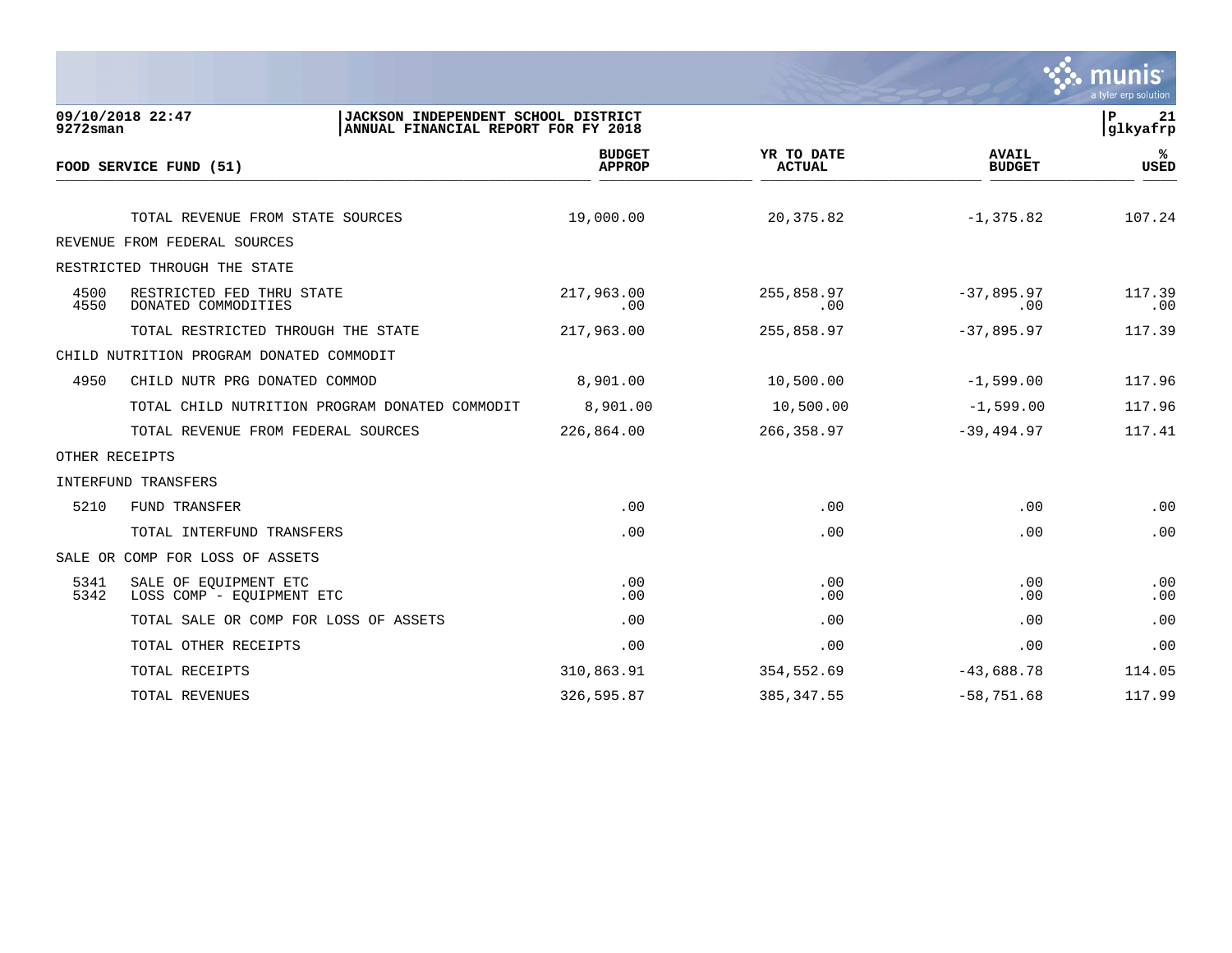

| 09/10/2018 22:47<br>9272sman                                                                                                                                                                                                                            | JACKSON INDEPENDENT SCHOOL DISTRICT<br>ANNUAL FINANCIAL REPORT FOR FY 2018                        |                                                                                                  |                                                                                            | 22<br>P<br> glkyafrp                                                   |
|---------------------------------------------------------------------------------------------------------------------------------------------------------------------------------------------------------------------------------------------------------|---------------------------------------------------------------------------------------------------|--------------------------------------------------------------------------------------------------|--------------------------------------------------------------------------------------------|------------------------------------------------------------------------|
| <b>FOOD SERVICE FUND (51)</b>                                                                                                                                                                                                                           | <b>BUDGET</b><br><b>APPROP</b>                                                                    | YR TO DATE<br><b>ACTUAL</b>                                                                      | <b>AVAIL</b><br><b>BUDGET</b>                                                              | %ะ<br>USED                                                             |
| EXPENDITURES                                                                                                                                                                                                                                            |                                                                                                   |                                                                                                  |                                                                                            |                                                                        |
| 3100<br>FOOD SERVICE OPERATION                                                                                                                                                                                                                          |                                                                                                   |                                                                                                  |                                                                                            |                                                                        |
| 0100<br>SALARIES PERSONNEL SERVICES<br>0200<br>EMPLOYEE BENEFITS<br>0280<br>ON-BEHALF<br>0300<br>PURCHASED PROF AND TECH SERV<br>0400<br>PURCHASED PROPERTY SERVICES<br>0500<br>OTHER PURCHASED SERVICES<br>0600<br><b>SUPPLIES</b><br>0700<br>PROPERTY | 99,500.00<br>22,009.00<br>17,000.00<br>2,369.00<br>3,500.00<br>1,710.00<br>177,727.87<br>2,780.00 | 82,478.14<br>20,674.33<br>20, 375.82<br>2,368.83<br>2,852.55<br>830.01<br>181,090.60<br>2,144.00 | 17,021.86<br>1,334.67<br>$-3, 375.82$<br>.17<br>647.45<br>879.99<br>$-3, 362.73$<br>636.00 | 82.89<br>93.94<br>119.86<br>99.99<br>81.50<br>48.54<br>101.89<br>77.12 |
| TOTAL 3100<br>FOOD SERVICE OPERATION                                                                                                                                                                                                                    | 326,595.87                                                                                        | 312,814.28                                                                                       | 13,781.59                                                                                  | 95.78                                                                  |
| 5200<br>FUND TRANSFERS                                                                                                                                                                                                                                  |                                                                                                   |                                                                                                  |                                                                                            |                                                                        |
| 0900<br>OTHER ITEMS                                                                                                                                                                                                                                     | .00                                                                                               | .00                                                                                              | .00                                                                                        | .00                                                                    |
| TOTAL 5200<br>FUND TRANSFERS                                                                                                                                                                                                                            | .00                                                                                               | .00                                                                                              | .00                                                                                        | .00                                                                    |
| TOTAL EXPENDITURES                                                                                                                                                                                                                                      | 326,595.87                                                                                        | 312,814.28                                                                                       | 13,781.59                                                                                  | 95.78                                                                  |
| TOTAL FOR FOOD SERVICE FUND (51)                                                                                                                                                                                                                        | .00                                                                                               | 72,533.27                                                                                        | $-72, 533.27$                                                                              | .00                                                                    |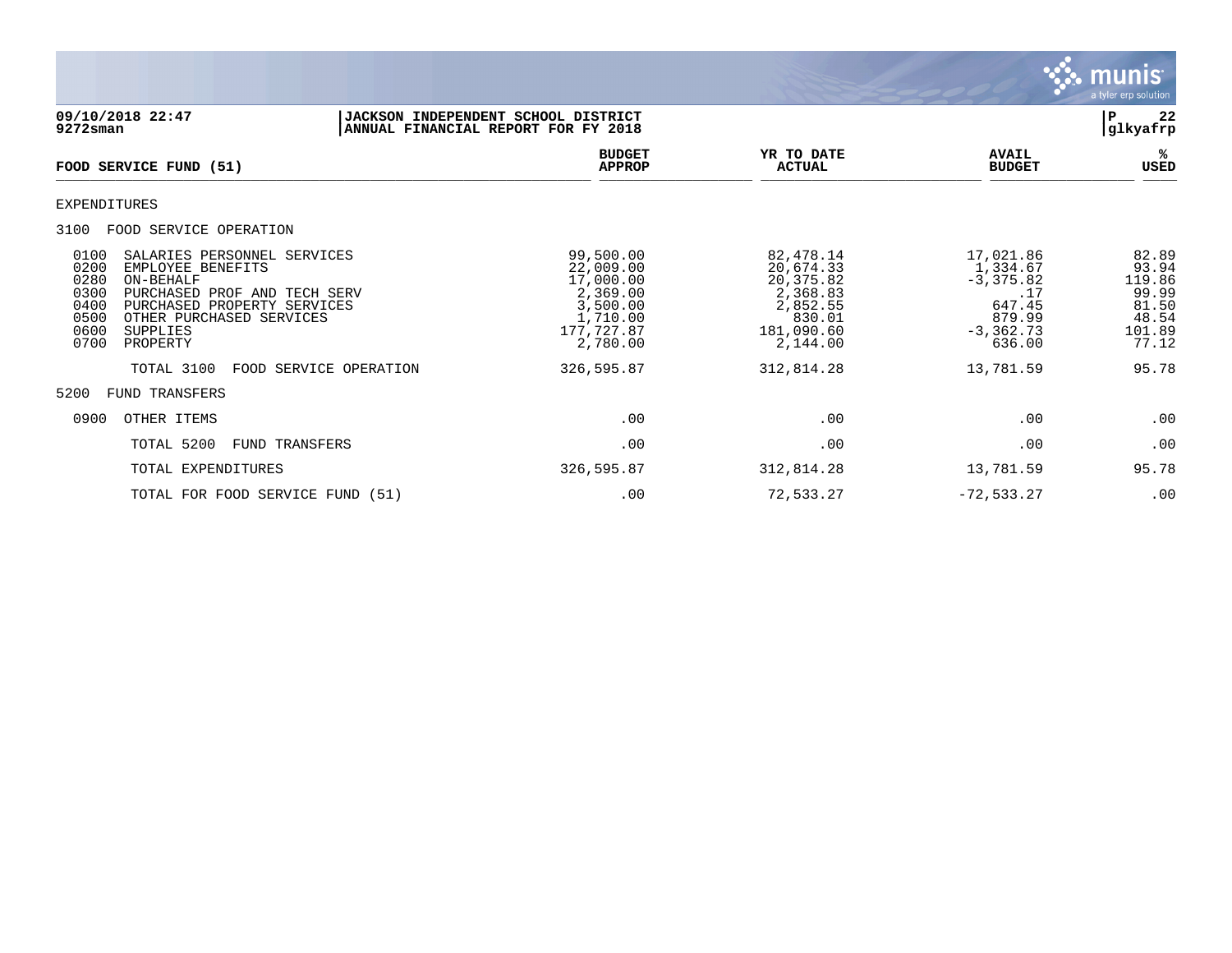|                      |                                                                           |                                                                            |                                |                             |                               | <u>ኛሉ munis</u><br>a tyler erp solution |
|----------------------|---------------------------------------------------------------------------|----------------------------------------------------------------------------|--------------------------------|-----------------------------|-------------------------------|-----------------------------------------|
| $9272$ sman          | 09/10/2018 22:47                                                          | JACKSON INDEPENDENT SCHOOL DISTRICT<br>ANNUAL FINANCIAL REPORT FOR FY 2018 |                                |                             |                               | 23<br>P<br>glkyafrp                     |
|                      | <b>GOVERNMENTAL ASSETS (8)</b>                                            |                                                                            | <b>BUDGET</b><br><b>APPROP</b> | YR TO DATE<br><b>ACTUAL</b> | <b>AVAIL</b><br><b>BUDGET</b> | %<br><b>USED</b>                        |
| <b>REVENUES</b>      |                                                                           |                                                                            |                                |                             |                               |                                         |
| <b>RECEIPTS</b>      |                                                                           |                                                                            |                                |                             |                               |                                         |
|                      | REVENUE FROM LOCAL SOURCES                                                |                                                                            |                                |                             |                               |                                         |
|                      | OTHER REVENUE FROM LOCAL SOURCES                                          |                                                                            |                                |                             |                               |                                         |
| 1930                 | GAIN/LOSS ON SALE OF ASSETS                                               |                                                                            | .00                            | .00                         | .00                           | .00                                     |
|                      | TOTAL OTHER REVENUE FROM LOCAL SOURCES                                    |                                                                            | .00                            | .00                         | .00                           | .00                                     |
|                      | TOTAL REVENUE FROM LOCAL SOURCES                                          |                                                                            | .00                            | .00                         | .00                           | .00                                     |
| OTHER RECEIPTS       |                                                                           |                                                                            |                                |                             |                               |                                         |
|                      | SALE OR COMP FOR LOSS OF ASSETS                                           |                                                                            |                                |                             |                               |                                         |
| 5311<br>5331<br>5341 | SALE OF LAND & IMPROVEMENTS<br>SALE OF BUILDINGS<br>SALE OF EOUIPMENT ETC |                                                                            | .00<br>.00<br>.00              | .00<br>.00<br>.00           | .00<br>.00<br>.00             | .00<br>.00<br>.00                       |
|                      | TOTAL SALE OR COMP FOR LOSS OF ASSETS                                     |                                                                            | .00                            | .00                         | .00                           | .00                                     |
|                      | TOTAL OTHER RECEIPTS                                                      |                                                                            | .00                            | .00                         | .00                           | .00                                     |
|                      | TOTAL RECEIPTS                                                            |                                                                            | .00                            | .00                         | .00                           | .00                                     |
|                      | TOTAL REVENUES                                                            |                                                                            | .00                            | .00                         | .00                           | .00                                     |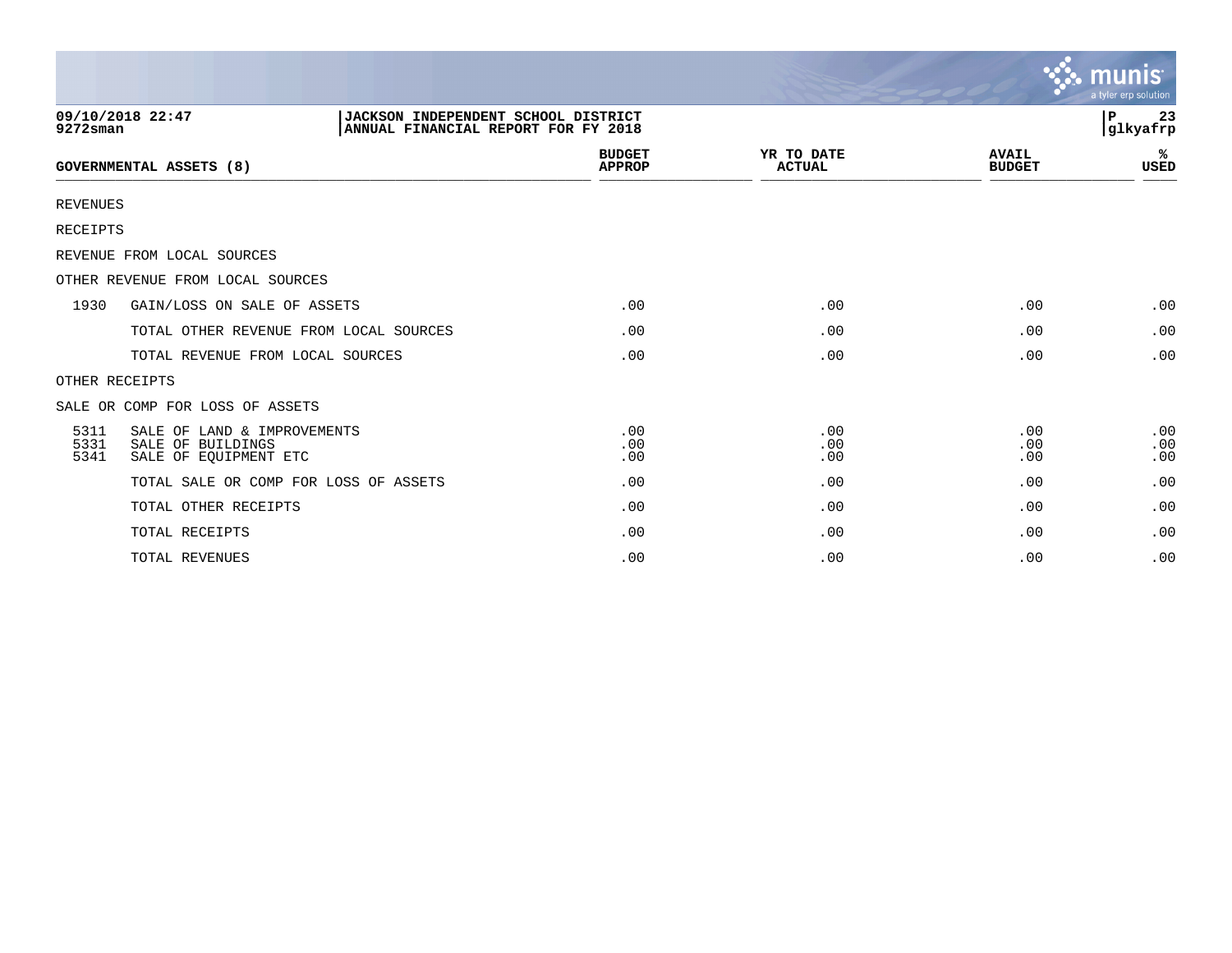

| 09/10/2018 22:47<br>$9272$ sman           | JACKSON INDEPENDENT SCHOOL DISTRICT<br>ANNUAL FINANCIAL REPORT FOR FY 2018 |                             |                               | P<br>24<br>glkyafrp |
|-------------------------------------------|----------------------------------------------------------------------------|-----------------------------|-------------------------------|---------------------|
| <b>GOVERNMENTAL ASSETS (8)</b>            | <b>BUDGET</b><br><b>APPROP</b>                                             | YR TO DATE<br><b>ACTUAL</b> | <b>AVAIL</b><br><b>BUDGET</b> | %ะ<br><b>USED</b>   |
| <b>EXPENDITURES</b>                       |                                                                            |                             |                               |                     |
| 1000 INSTRUCTION                          |                                                                            |                             |                               |                     |
| 0700 PROPERTY                             | .00                                                                        | .00                         | .00                           | .00                 |
| TOTAL 1000 INSTRUCTION                    | .00                                                                        | .00                         | .00                           | .00                 |
| 2100 STUDENT SUPPORT SERVICES             |                                                                            |                             |                               |                     |
| 0700 PROPERTY                             | .00                                                                        | .00                         | .00                           | .00                 |
| TOTAL 2100 STUDENT SUPPORT SERVICES       | .00                                                                        | .00                         | .00                           | .00                 |
| 2200 INSTRUCTIONAL STAFF SUPP SERV        |                                                                            |                             |                               |                     |
| 0700 PROPERTY                             | .00                                                                        | .00                         | .00                           | .00                 |
| TOTAL 2200 INSTRUCTIONAL STAFF SUPP SERV  | .00                                                                        | .00                         | .00                           | .00                 |
| 2300 DISTRICT ADMIN SUPPORT               |                                                                            |                             |                               |                     |
| 0700 PROPERTY                             | .00                                                                        | .00                         | .00                           | .00                 |
| TOTAL 2300 DISTRICT ADMIN SUPPORT         | .00                                                                        | .00                         | .00                           | .00                 |
| 2400 SCHOOL ADMIN SUPPORT                 |                                                                            |                             |                               |                     |
| 0700 PROPERTY                             | .00                                                                        | .00                         | .00                           | .00                 |
| TOTAL 2400 SCHOOL ADMIN SUPPORT           | .00                                                                        | .00                         | .00                           | .00                 |
| 2600 PLANT OPERATIONS & MAINTENANCE       |                                                                            |                             |                               |                     |
| 0700 PROPERTY                             | .00                                                                        | .00                         | .00                           | .00                 |
| TOTAL 2600 PLANT OPERATIONS & MAINTENANCE | .00                                                                        | .00                         | .00                           | .00                 |
| 2700 STUDENT TRANSPORTATION               |                                                                            |                             |                               |                     |
| 0700 PROPERTY                             | .00                                                                        | .00                         | .00                           | .00                 |
| TOTAL 2700 STUDENT TRANSPORTATION         | .00                                                                        | .00                         | .00                           | .00                 |
| 3300 COMMUNITY SERVICES                   |                                                                            |                             |                               |                     |
| 0700 PROPERTY                             | .00                                                                        | .00                         | .00                           | .00                 |
| TOTAL 3300 COMMUNITY SERVICES             | .00                                                                        | .00                         | .00                           | .00                 |
| TOTAL EXPENDITURES                        | .00                                                                        | .00                         | .00                           | .00                 |
| TOTAL FOR GOVERNMENTAL ASSETS (8)         | .00                                                                        | .00                         | .00                           | .00                 |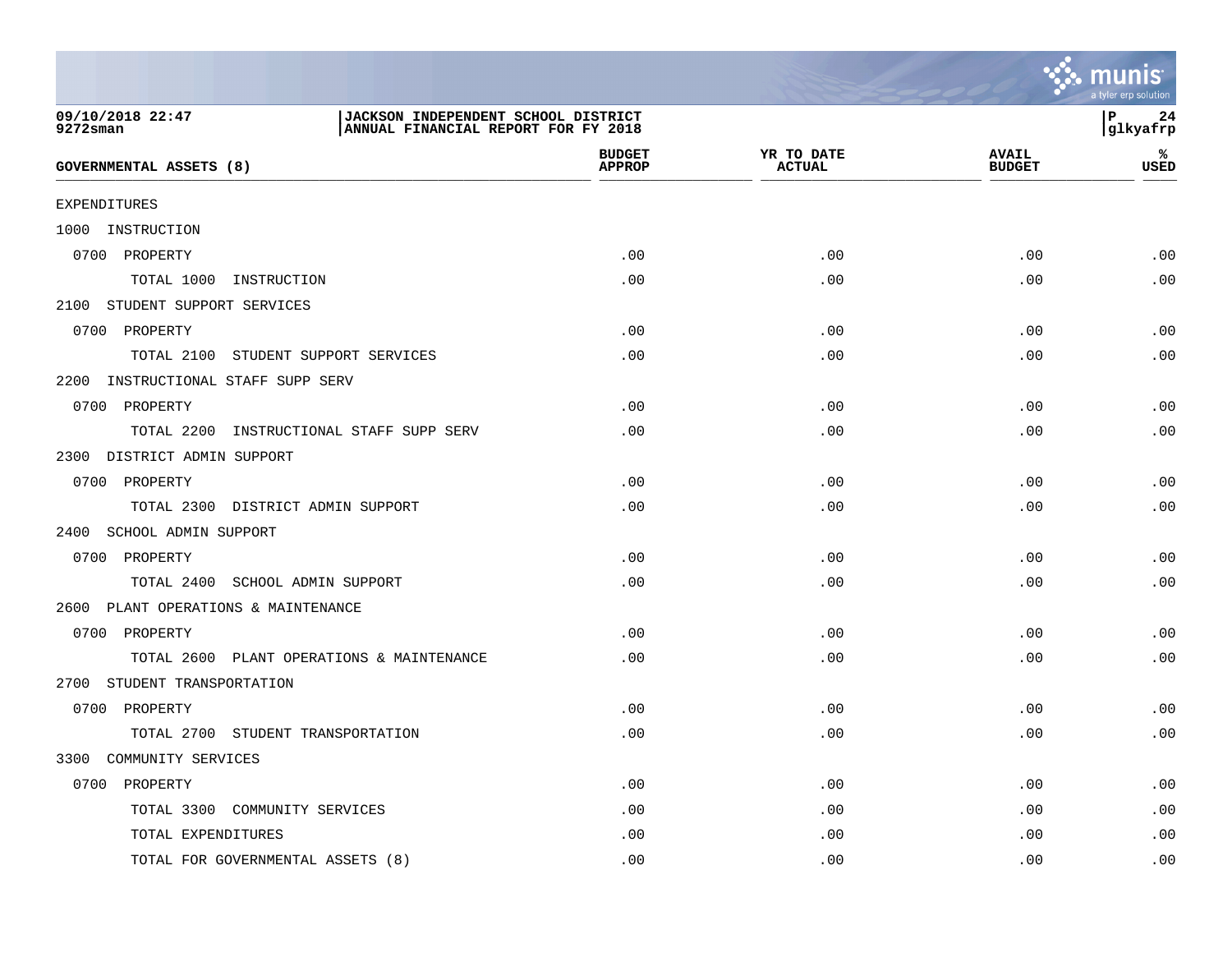|             |                                                                                                |                                |                             |                               | munis<br>a tyler erp solution |
|-------------|------------------------------------------------------------------------------------------------|--------------------------------|-----------------------------|-------------------------------|-------------------------------|
| $9272$ sman | 09/10/2018 22:47<br>JACKSON INDEPENDENT SCHOOL DISTRICT<br>ANNUAL FINANCIAL REPORT FOR FY 2018 |                                |                             |                               | 25<br>l P<br>glkyafrp         |
|             | FOOD SERVICE ASSETS (81)                                                                       | <b>BUDGET</b><br><b>APPROP</b> | YR TO DATE<br><b>ACTUAL</b> | <b>AVAIL</b><br><b>BUDGET</b> | ℁<br>USED                     |
| REVENUES    |                                                                                                |                                |                             |                               |                               |
| RECEIPTS    |                                                                                                |                                |                             |                               |                               |
|             | REVENUE FROM LOCAL SOURCES                                                                     |                                |                             |                               |                               |
|             | OTHER REVENUE FROM LOCAL SOURCES                                                               |                                |                             |                               |                               |
| 1930        | GAIN/LOSS ON SALE OF ASSETS                                                                    | .00                            | .00                         | .00                           | .00                           |
|             | TOTAL OTHER REVENUE FROM LOCAL SOURCES                                                         | .00                            | .00                         | .00                           | .00                           |
|             | TOTAL REVENUE FROM LOCAL SOURCES                                                               | .00                            | .00                         | .00                           | .00                           |
|             | TOTAL RECEIPTS                                                                                 | .00                            | .00                         | .00                           | .00                           |
|             | TOTAL REVENUES                                                                                 | .00                            | .00                         | .00                           | .00                           |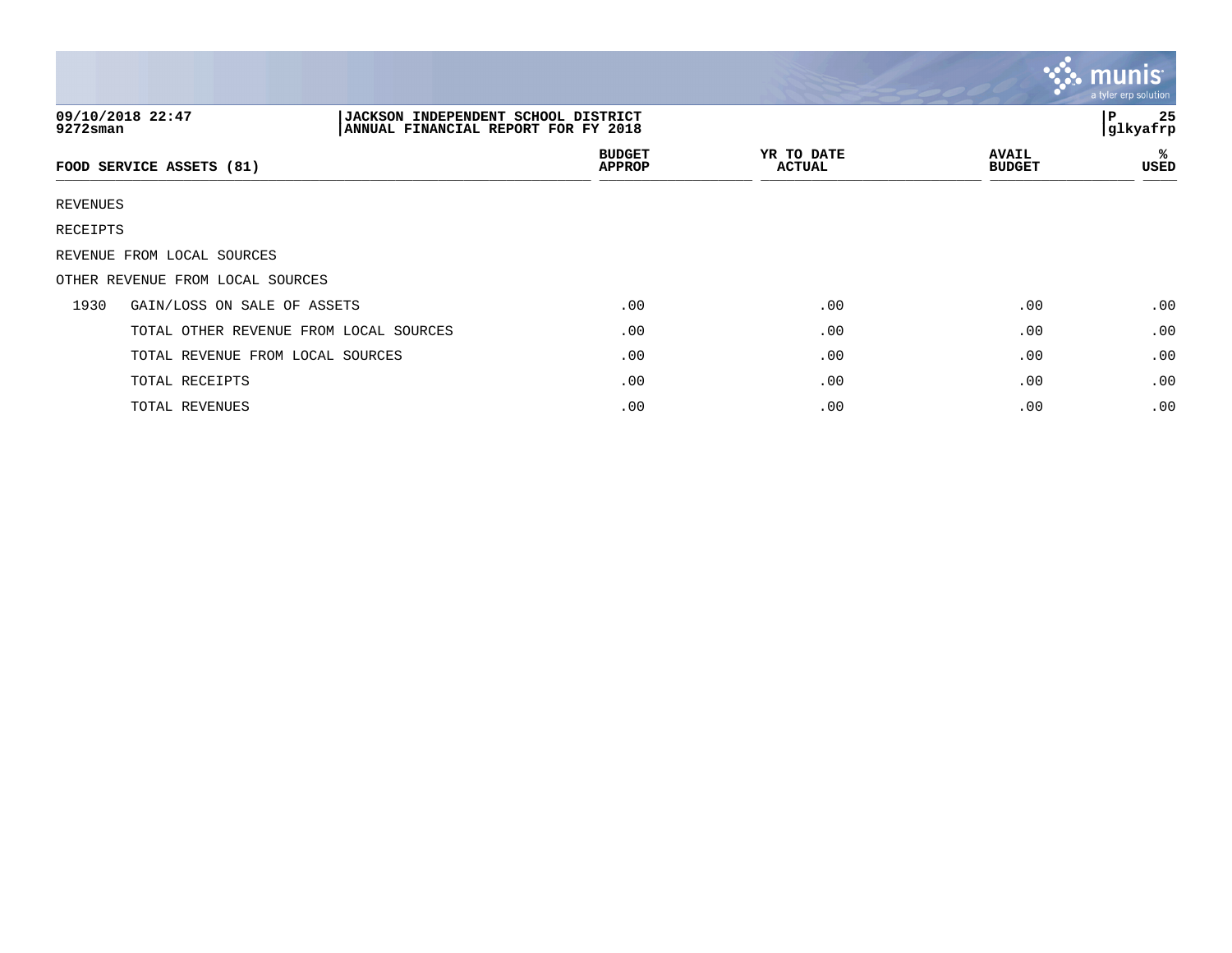

| 09/10/2018 22:47<br>9272sman         | 26<br>P<br><b>JACKSON INDEPENDENT SCHOOL DISTRICT</b><br> glkyafrp<br>ANNUAL FINANCIAL REPORT FOR FY 2018 |                                |                             |                               |                  |
|--------------------------------------|-----------------------------------------------------------------------------------------------------------|--------------------------------|-----------------------------|-------------------------------|------------------|
| FOOD SERVICE ASSETS (81)             |                                                                                                           | <b>BUDGET</b><br><b>APPROP</b> | YR TO DATE<br><b>ACTUAL</b> | <b>AVAIL</b><br><b>BUDGET</b> | ℁<br><b>USED</b> |
| EXPENDITURES                         |                                                                                                           |                                |                             |                               |                  |
| 3100<br>FOOD SERVICE OPERATION       |                                                                                                           |                                |                             |                               |                  |
| 0700<br>PROPERTY                     |                                                                                                           | .00                            | .00                         | .00                           | .00              |
| TOTAL 3100<br>FOOD SERVICE OPERATION |                                                                                                           | .00                            | .00                         | .00                           | .00              |
| TOTAL EXPENDITURES                   |                                                                                                           | .00                            | .00                         | .00                           | .00              |
| TOTAL FOR FOOD SERVICE ASSETS (81)   |                                                                                                           | .00                            | .00                         | .00                           | .00              |